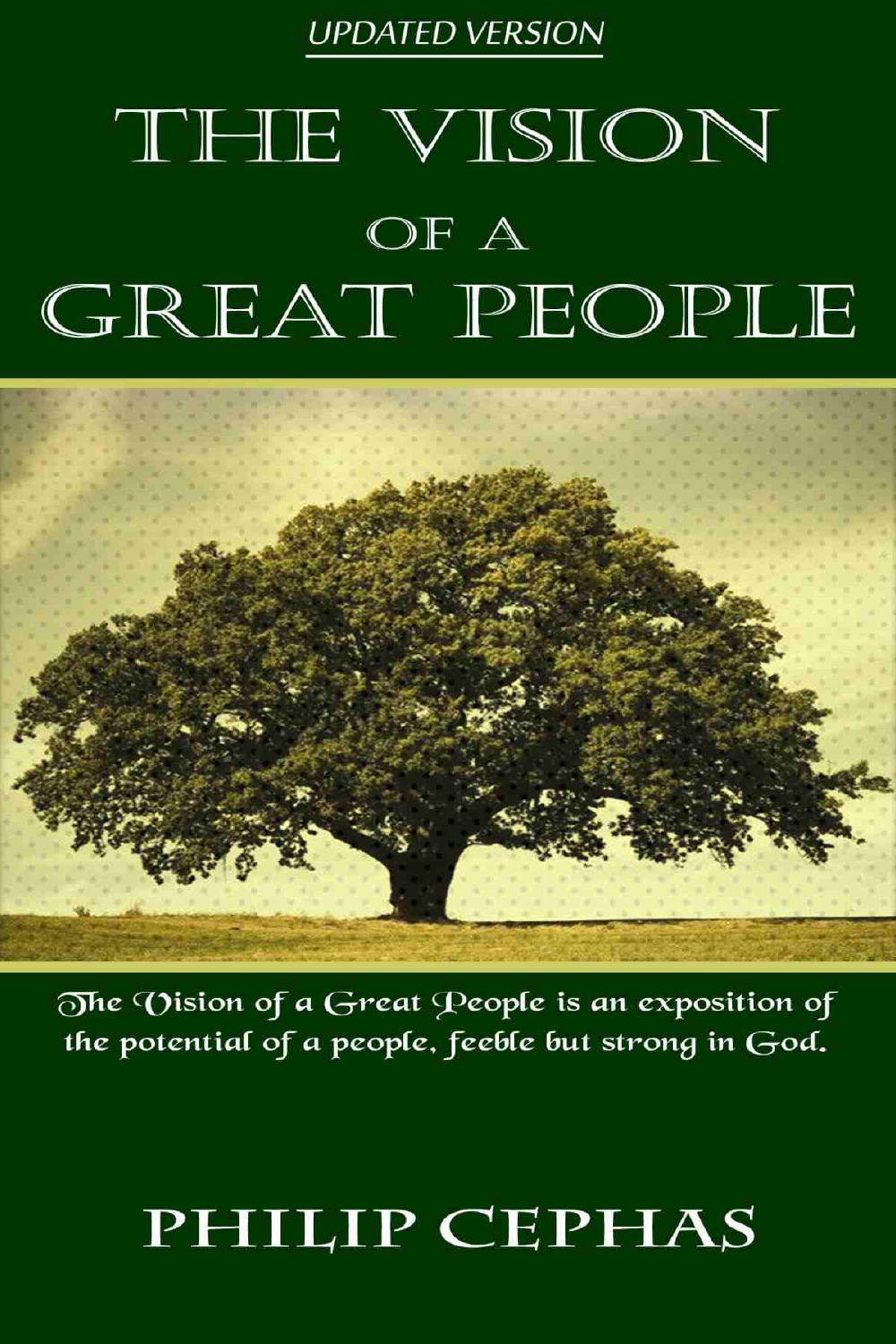#### **UPDATED VERSION**

## THE VISION OF A GREAT PEOPLE



The Vision of a Great People is an exposition of the potential of a people, feeble but strong in  $God.$ 

## PHILIP CEPHAS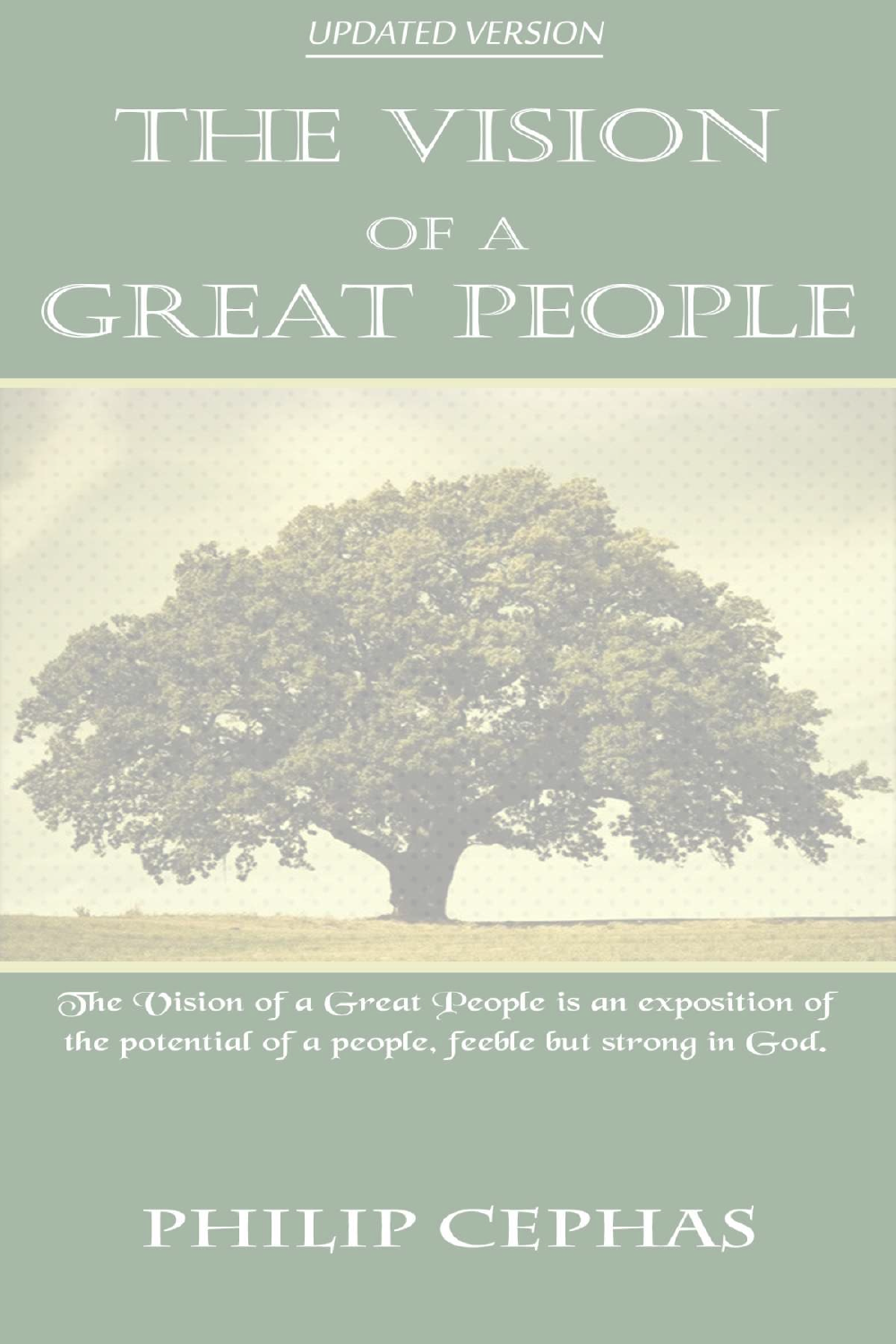# THE VISION OF A GREAT PEOPLE

The Vision of a Great People is an exposition of the potential of a people, feeble but strong in God.

## **PHILIP CEPHAS**



Ready Writer Publishers

ii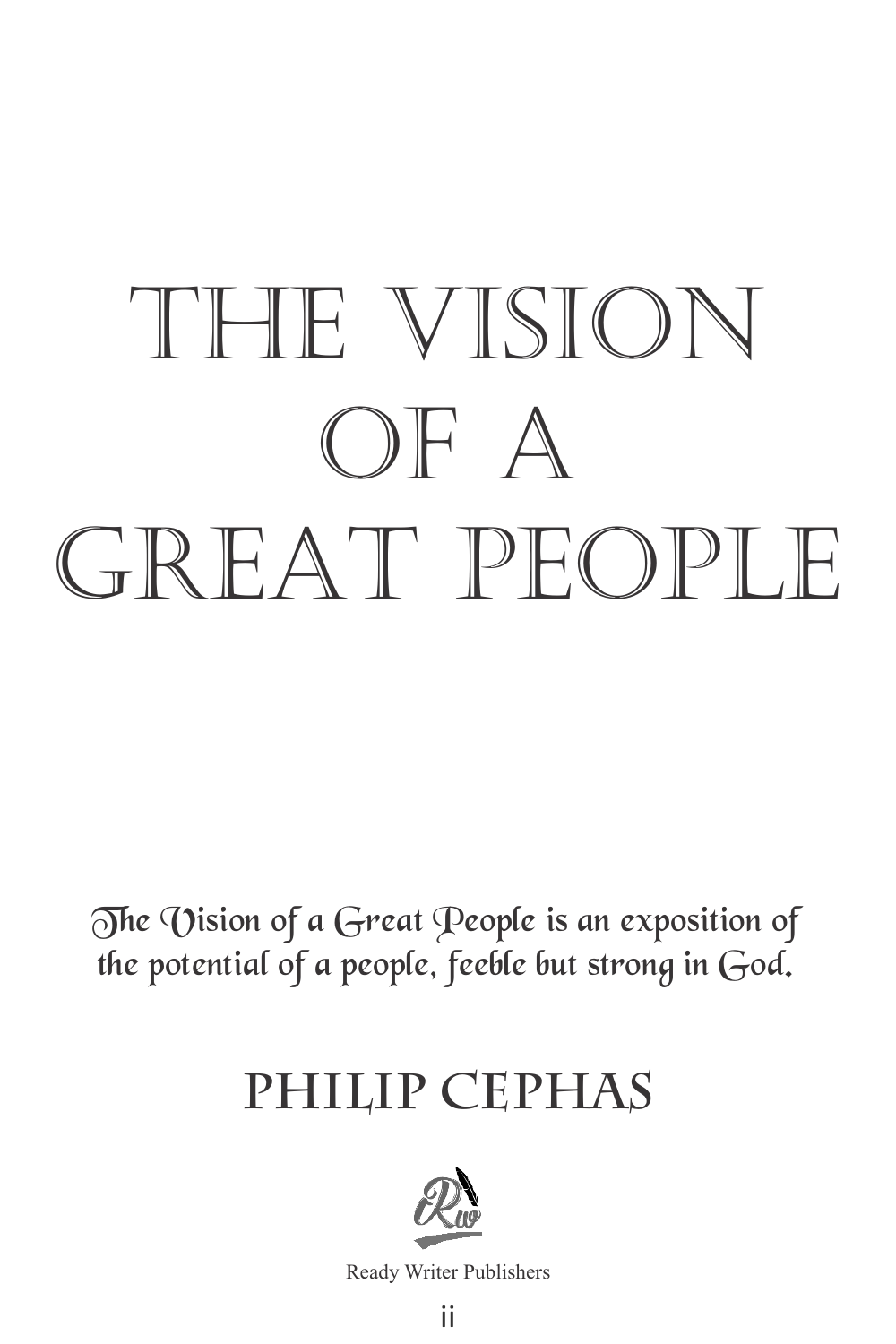#### THE VISION OF A GREAT PEOPLE

#### **1st Edition,**

© Copyright 2020 by PHILIPCEPHAS

All rights reserved. This book is protected under the copyright laws of the Federal Republic of Nigeria. No part of this book may be reproduced or transmitted in any form or by any means, electronic or mechanical, including photocopying, recording or by any information storage and retrieval system, without permission in writing from the publisher.

Please note that Ready Writers' publishing style capitalizes certain pronouns and definite articles in Scripture that refer to The Father, Son, and Holy Spirit to portrait the personality of The Godhead, and may differ from some publishers' styles. Take note that the name satan and related names are not capitalized. We choose not to acknowledge him, even to the point of violating grammatical rules.

Cover Design © 2020 by Solomon Apagu Fidelis. All rights reserved. Designed & Formatted by Solomon Apagu Fidelis Light & Menorah +2348152638323

ISBN:

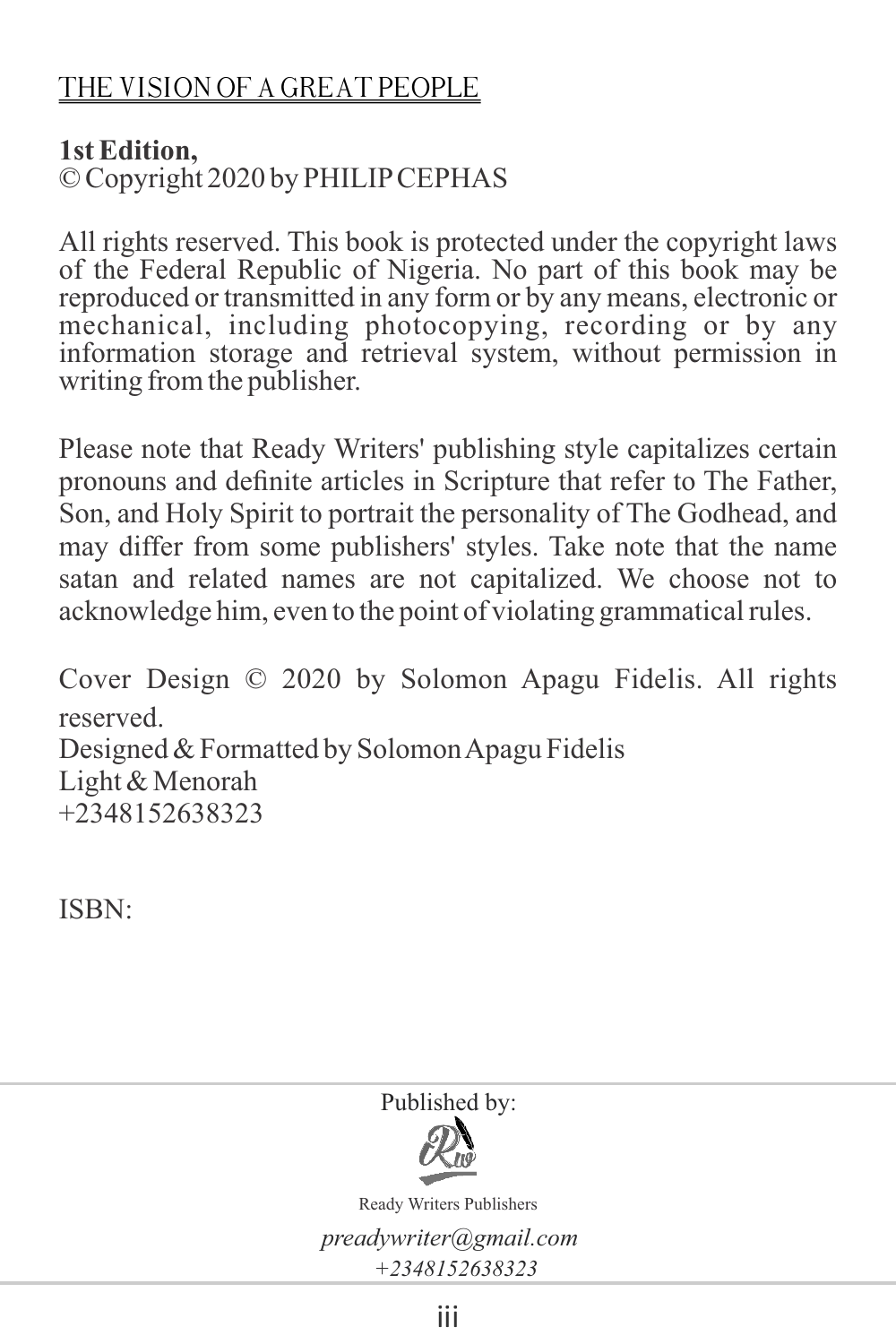### ACKNOWLEDGEMENT AND DEDICATION

I want to acknowledge and dedicate this little piece to my beloved family who has been of great help and support to me all through my life as part of them. We are an indivisible entity and a unit that God has put together for His kingdom function on the earth. I consider myself privileged to be born among them. May God continue to keep us in perfect peace of heart and mind. Amen.

Blessing's to all! Philip Cephas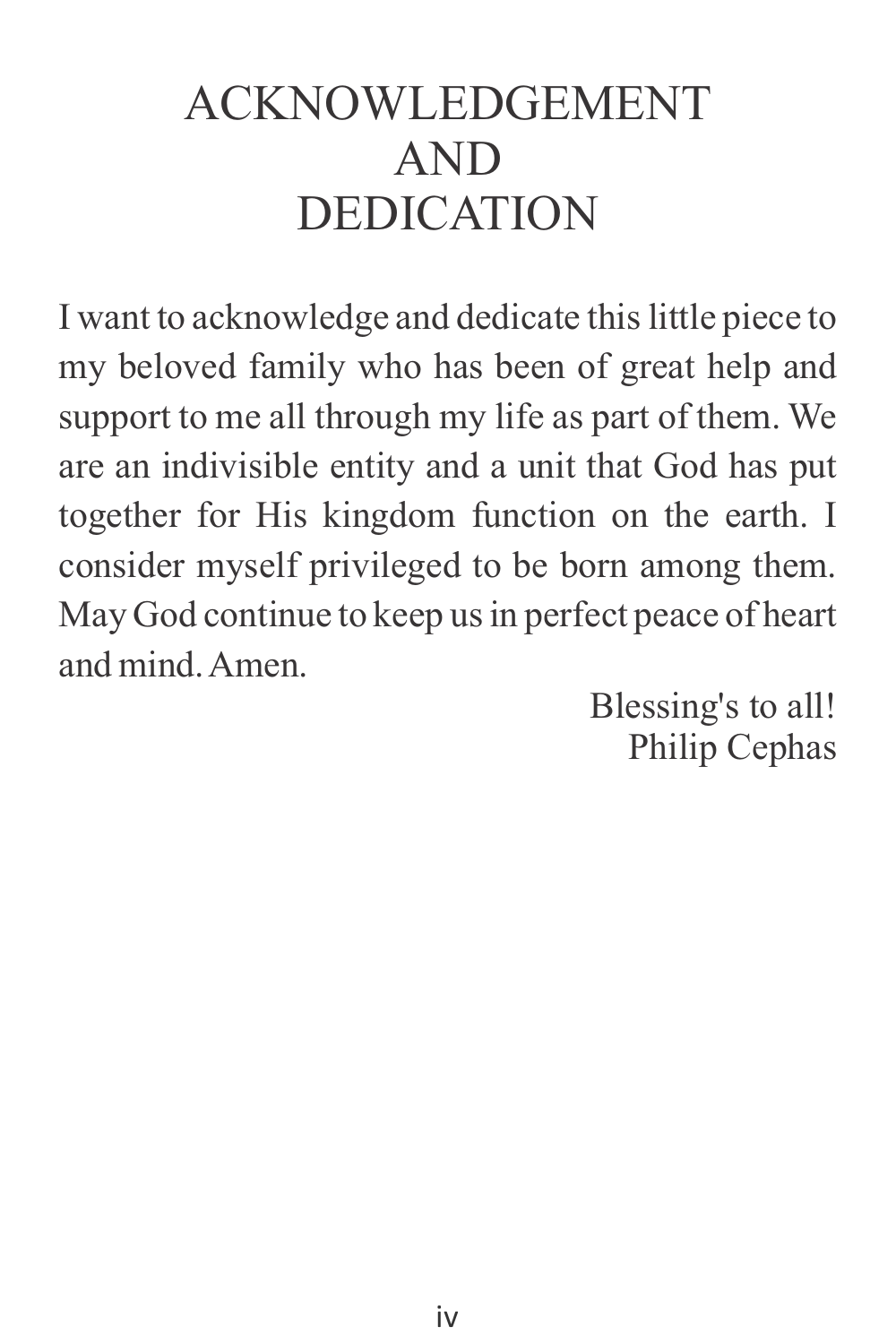### TABLE OF CONTENT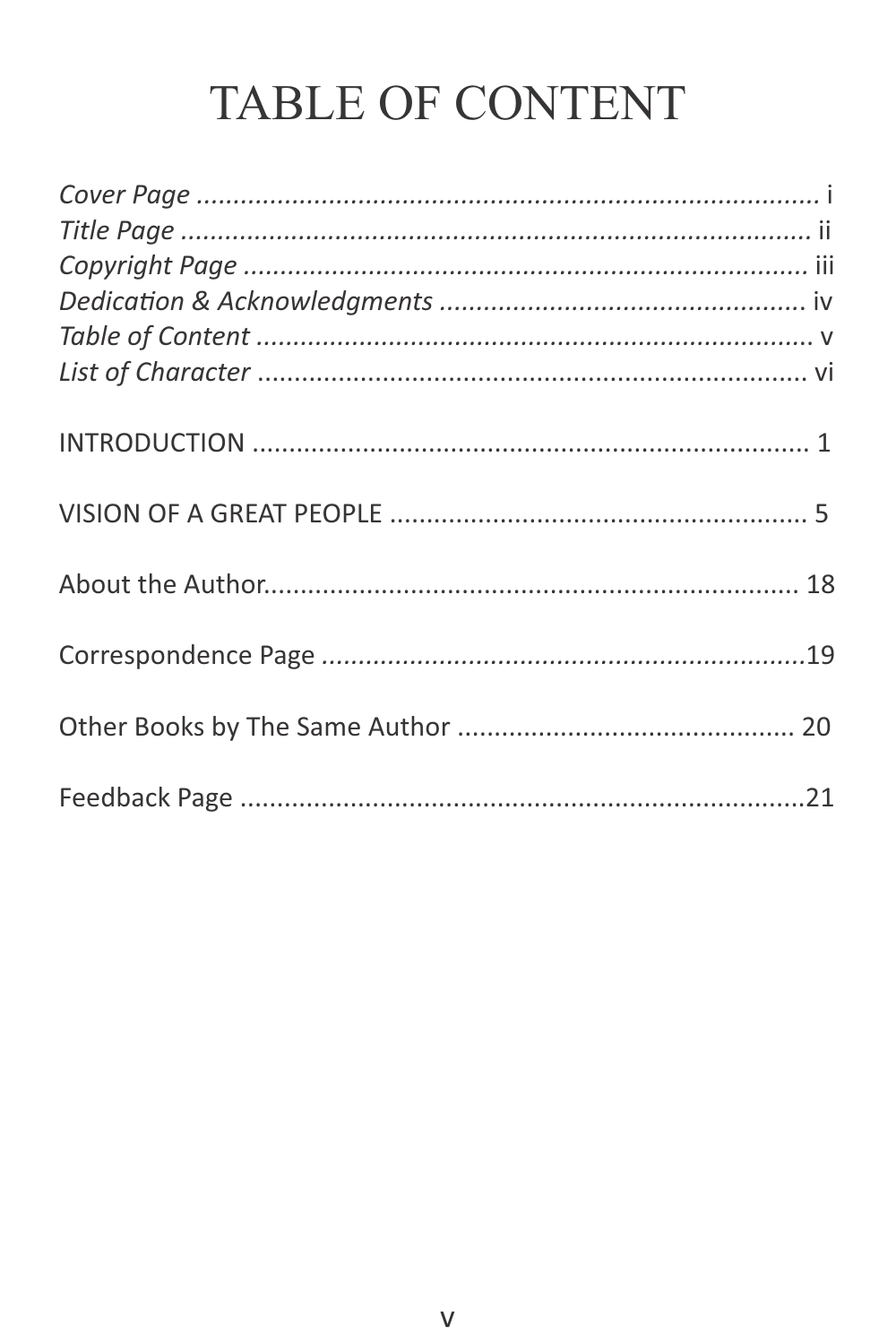### **LIST OF CHARACTERS**

*ZIVAT SARPONG (FATHER) SELASSIE SARPONG (SON) VONAI SARPONG (SON) JELANI SARPONG (SON)* 

*KWAJI SARPONG (MOTHER) GCOBANI SARPONG (DAUGHTER) FURAHA SARPONG (DAUGHTER) KEITA SARPONG (DAUGHTER)*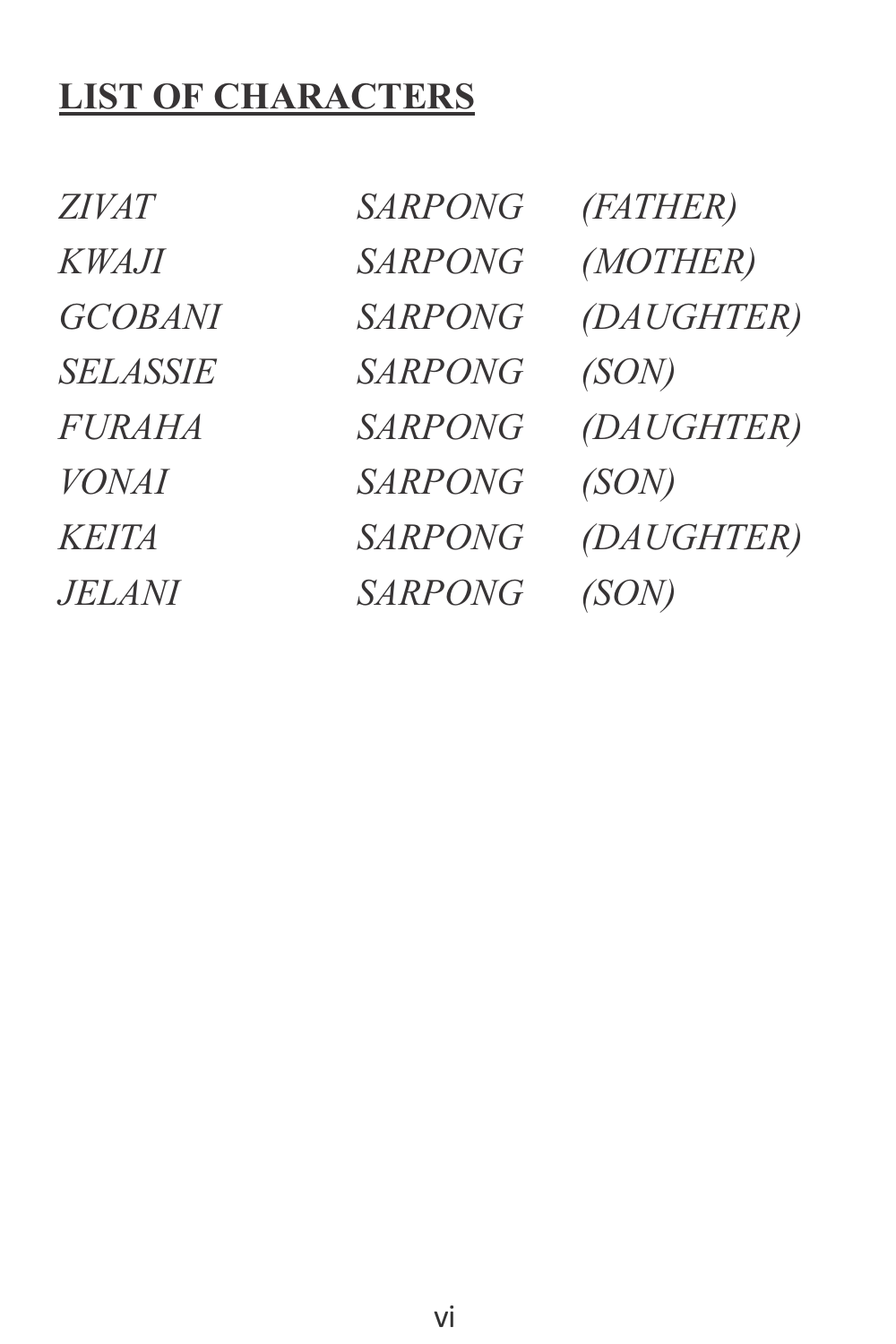## **INTRODUCTION**



ndeed, every house, family, city, state country,<br>and the nation at large has a history. That history<br>doesn't have to be good, or nice to the hearing of<br>the ear in as much as it is an event and an occurrence and the nation at large has a history. That history doesn't have to be good, or nice to the hearing of the ear, in as much as it is an event and an occurrence of the past that has shaped the present and the future yet to come then it became part of the history that will be reckoned with in many years and generations to come.

Everyday people seem to make and shape the future by making and creating history daily. With this understanding, you now know that you have a part to play in shaping the history of your family, house, land, city, state, and nation at large. This is also applicable to the kingdom of God as many players shape the body of Christ by the diversity of the revelations which become the foundation for our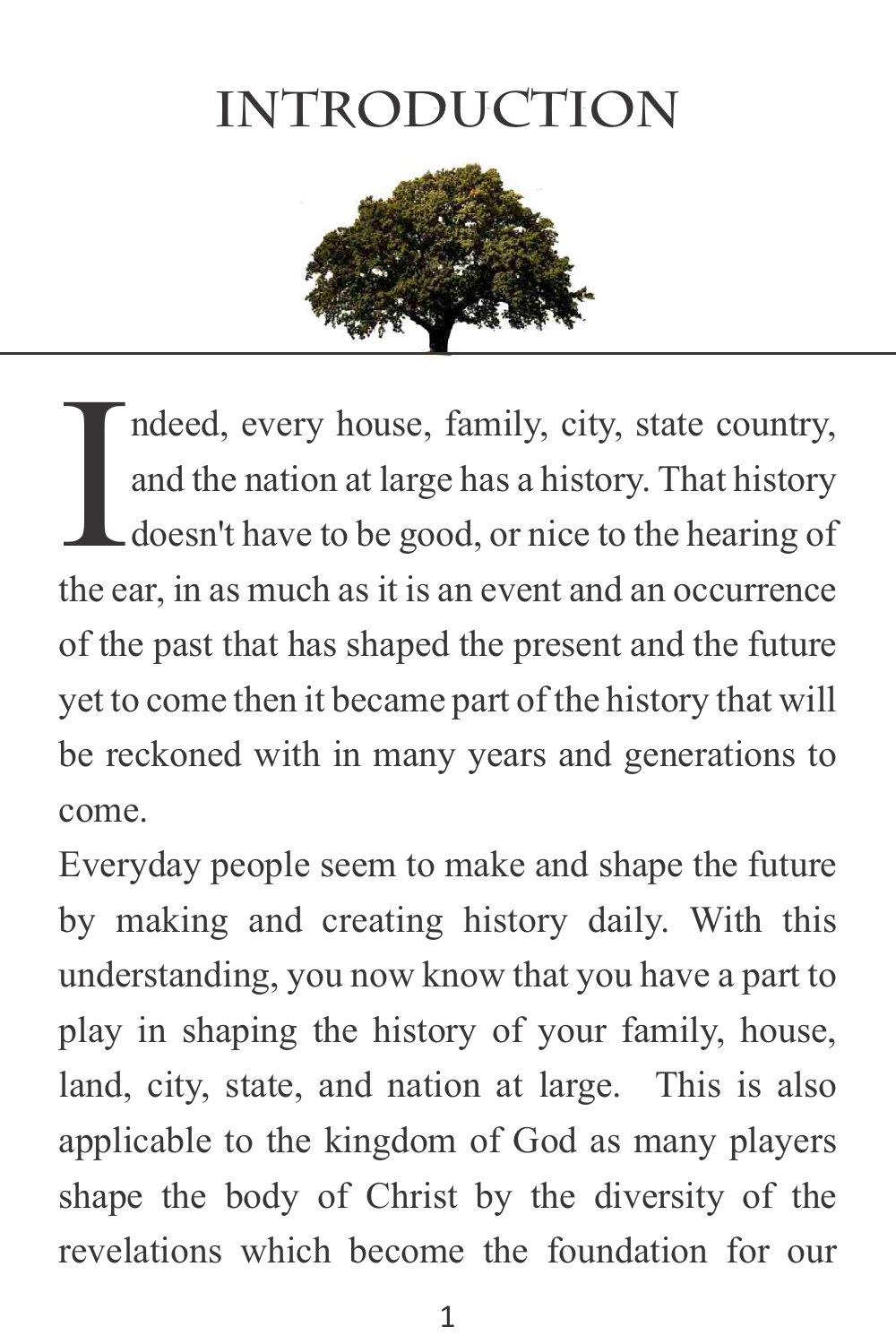advancement in God. Many have not been key players in the agenda of God while others were just happy being spectators as many shape history advancing the kingdom of God.

It will be good not to be on the wrong side of history because when you are to be remembered in time to come you will not be forgiven by your descendants for shaping their future in the order of evil. This book is a little story a fiction of a family who has gone through certain process as they transit in life to make history that will shape the future. Among many systems of God expansion upon the face of the earth, a man is pivotal. Men are key players in the advancement of the kingdom of God and also families. If God cannot find a man to work upon he reach out to a family even if God finds a man He intends to reach to his family then society at large. The family becomes that system of representation in the end time having the virtues of God and the possibilities of God revealed.

I consider the journey a project where which God is building upon the earth for his kingdom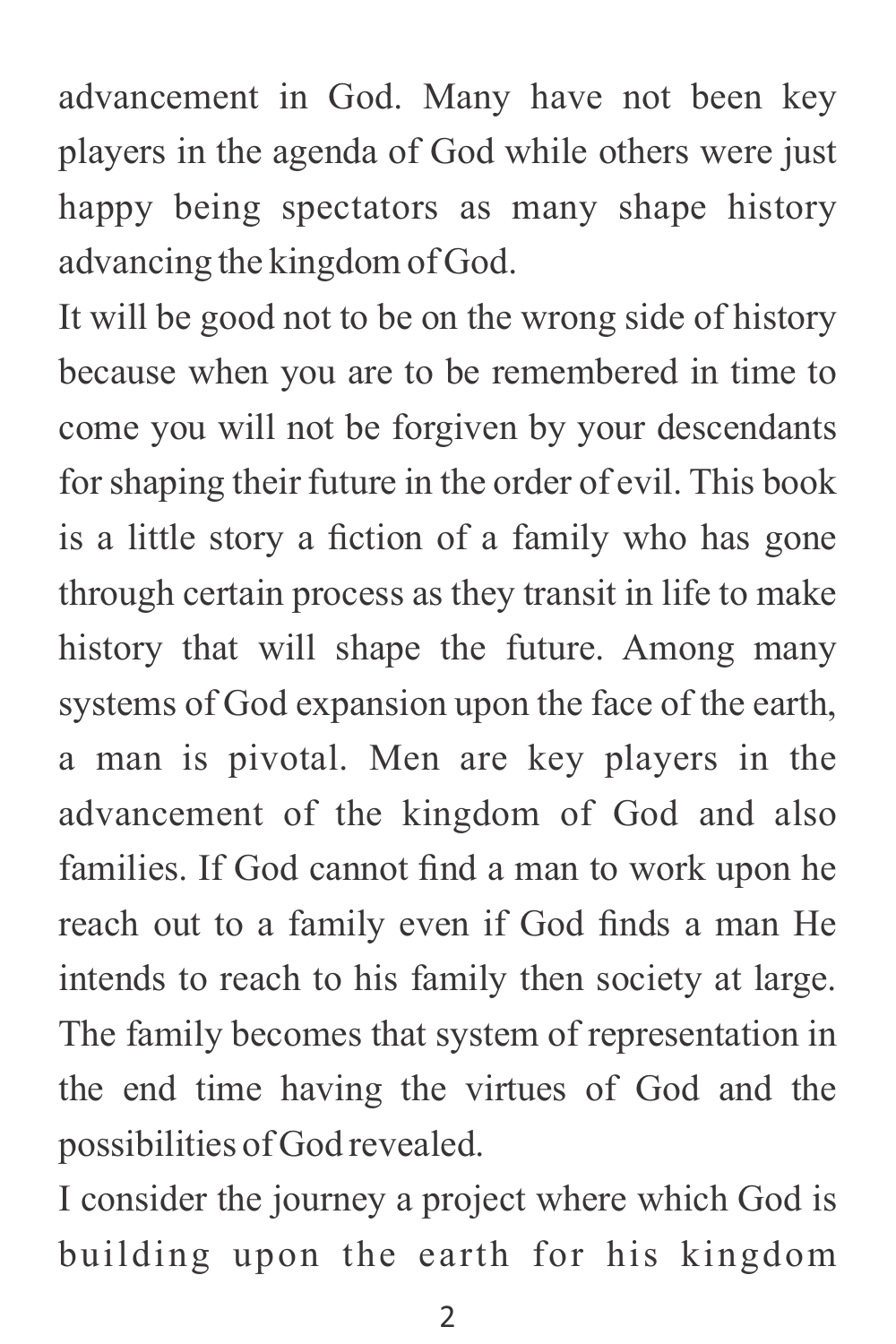advancement. God has been a tentative systematic builder who positions and aligns individuals as key players for the effectiveness of His agenda upon the earth. The project finds expression by the functionality of the gifts, abilities, talents, grace, and callings as seen reveal through men. This shapes them and further shapes the world at large to align with the purpose of His kingdom. Here is the blueprint of the working of God through a family. Among the many functionaries heralding the project of God upon the face of the earth is a family.

This is the story of a project given to a man who was the head of the family to create a people of vision who will support him in executing a divine project that will heal the nation under God. It may not look like it but believe it, if it is from God then it will come to pass no matter the influence of time upon them trying to delay and deny it.

May you enjoy reading this pictorial fiction of a people born overtime to a man of vision and high hope of seeing them help him succeed at all-cause under God.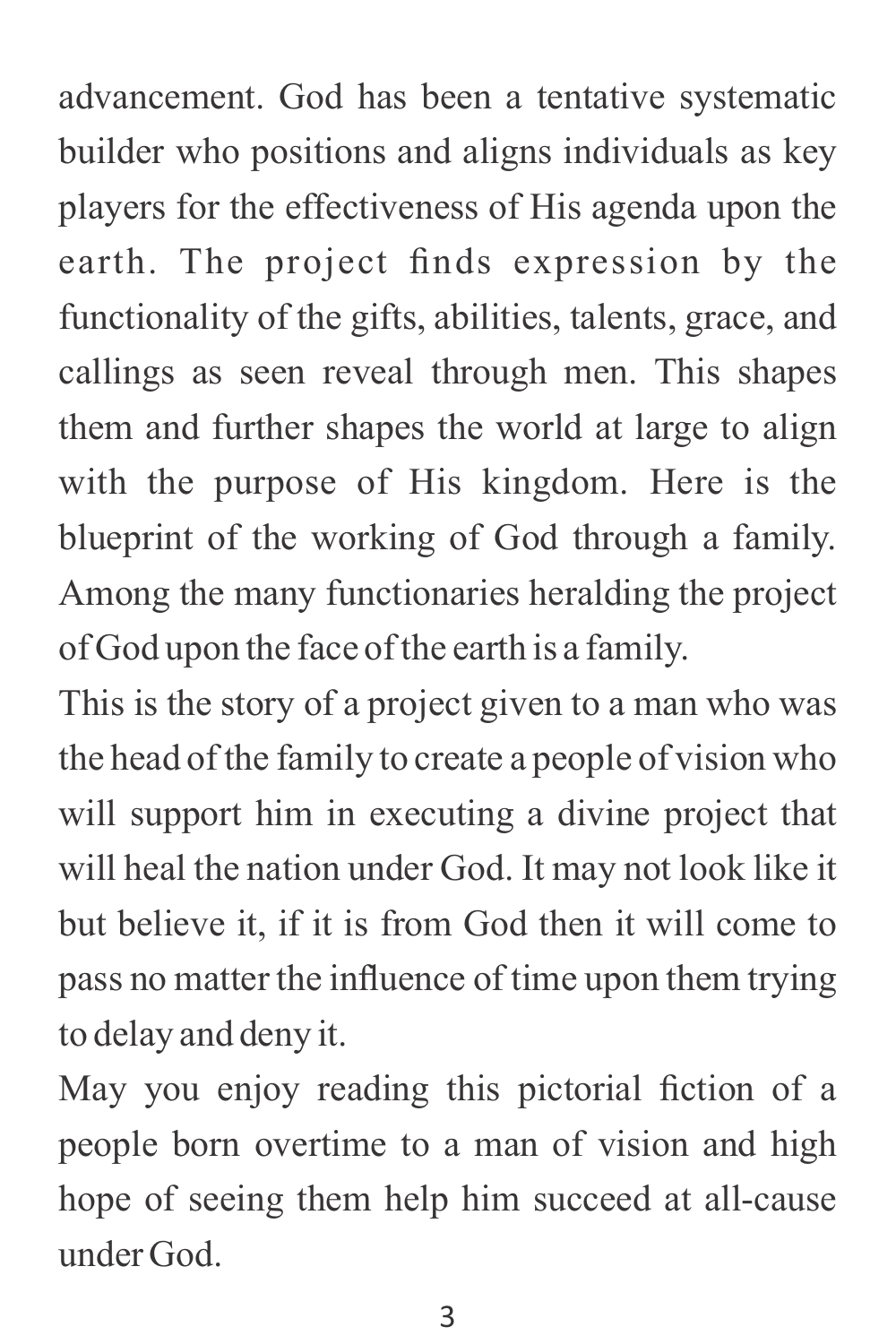

Until we utilize the possibilities of God in men, we may be limited as a body. To everyone is given a measure of grace to contribute. As such, every household will function by the grace each joint supply.

Philip Cephas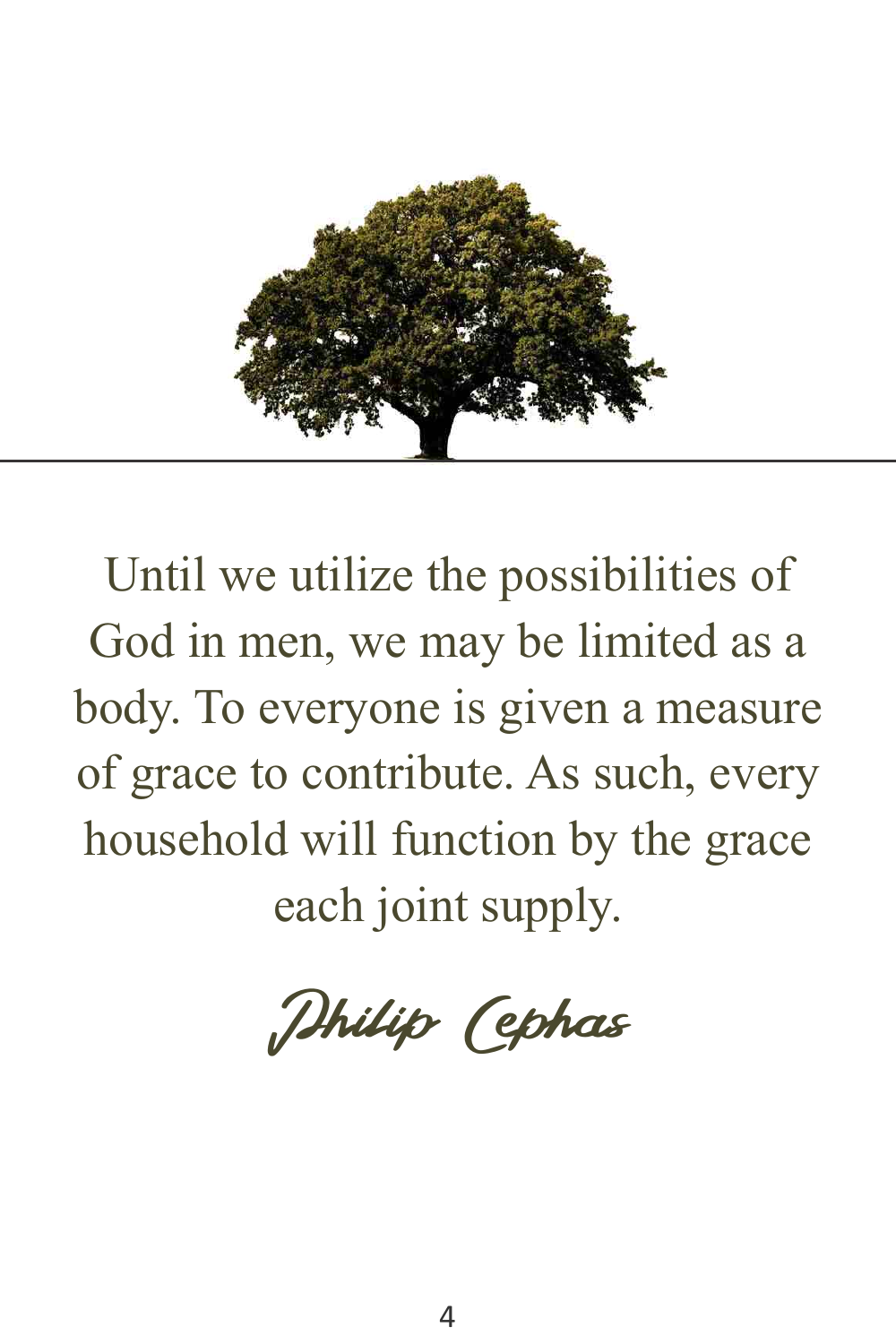## **the vision of a GREAT PEOPLE**



It all started with the vision given to a great man<br>by the name ZIVAT who was the son of a mighty<br>warrior name SARPONG. Sarpong has been a<br>warrior for many years conquering many territories by the name ZIVAT who was the son of a mighty warrior name SARPONG. Sarpong has been a warrior for many years conquering many territories and establishing the kingdom of God in those spheres, his life was a testimony and a template of the helped of God upon mortal men. He was recognized in his days and look upon as a hero even though he was nothing without the help of God. He walked with God until he became old and rest in The LORD. Prior before his rest, he birthed many offspring after the order of God, among many of them is a guardian name, Zivat. His father gave him a blueprint of that which was committed to him by The Supreme One of a vision and a burden to raise for himself a great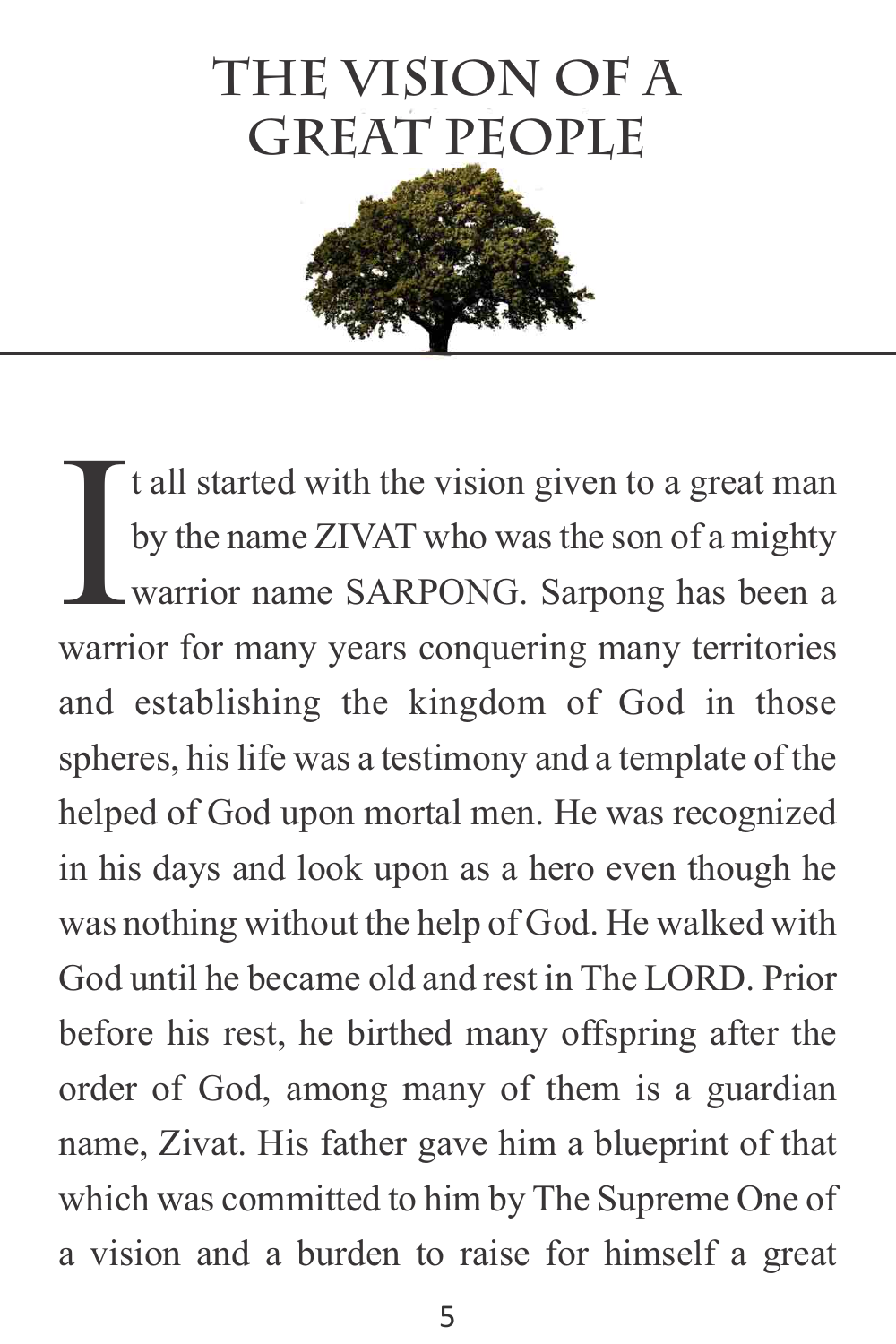people with a vision to salvage the nations. When he was given this vision of these great people, he was so confused about how to make the vision a reality in his lifetime; until he was met by a helper who was a great woman by the name of KWAJI. Kwaji has always been a trader skill in merchandise upon which she made a name for herself. She was from a lineage of great traders who ruled and had influence within the north, she was seen as a princess because of the kingship of her father. She was born in affluence and will not want to be associated with anything less than what she had until she was demanded to be a partaker of the vision and burden given to Zivat.

When they met, he decided to share his mighty vision with her and how the burden seems so severe to him. When she heard him spoke she decided to help him accomplish his vision within the timeframe. It was not easy at first for her to accept, it took her days and weeks to ponder and calculate the consequences of her decision knowing full well the battle and prejudices that come with actualizing a vision mighty upon the earth. She was comforted by the spirit of The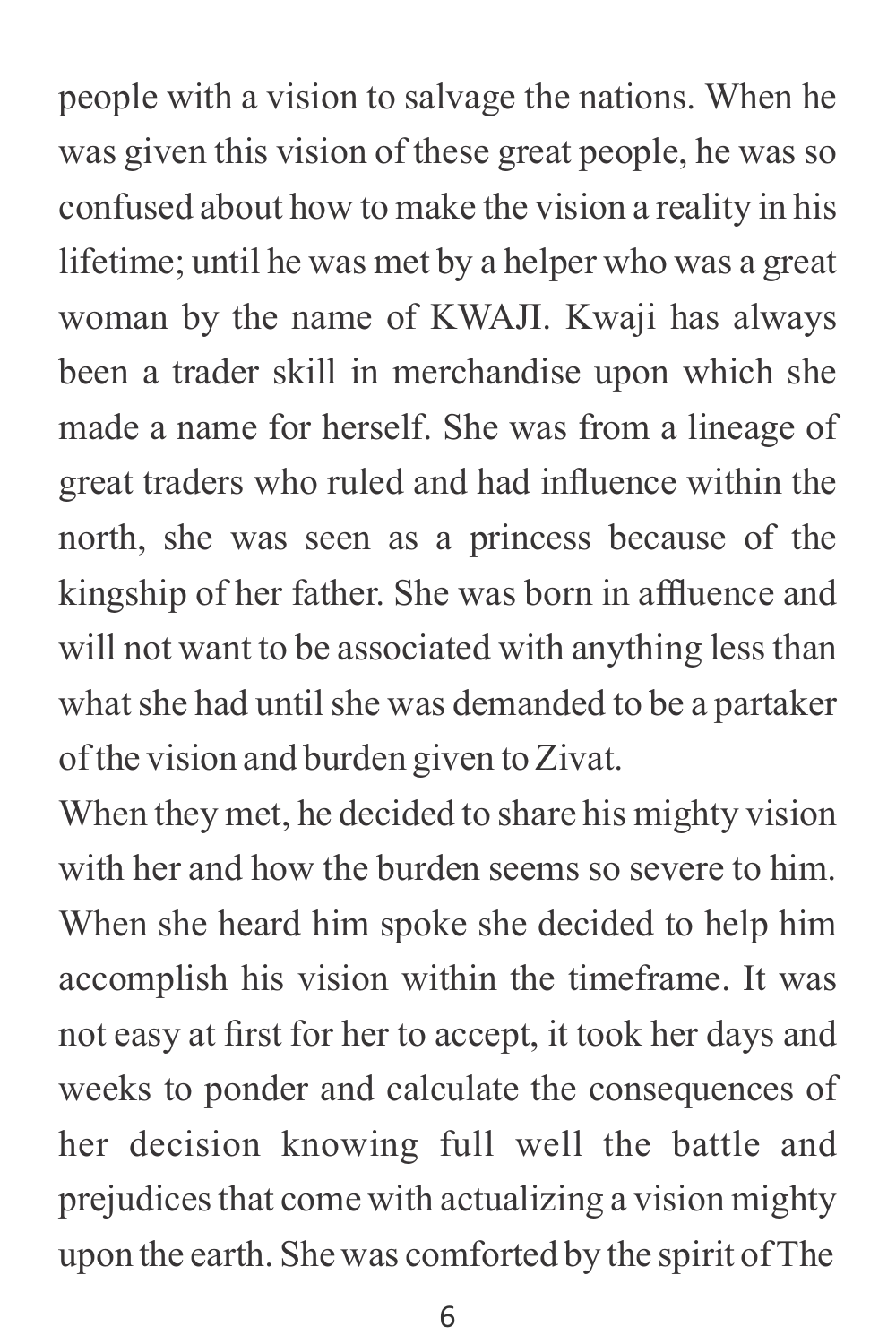Supreme One and decide to take the yoke unto dying. She has now become his helper for life.

These two but one entity try their possible best to make the vision a reality since it was a command from The Supreme One as it was saddle upon them as a responsibility to bring it to reality by the mandate of heaven.

KWAJI became a great help to him in times of trouble and discouragement as he advances in the project of creating these great people. She was always there for him to advise him and look after him wherever and whenever he needs any kind of help; she encourages and counsels him to stay on the cause. She became the sober companion he will always have in times of weariness, she was his strength in the dark time and night when all the glamour is gone from dealing with men. He was a strong man but a weak man before her, she saw him cry and wonder in the pain of the burden upon him.

There were times of intense pressure in his life when it was so hard on him that he decided to give up on the project, but through her godly counsel and wisdom,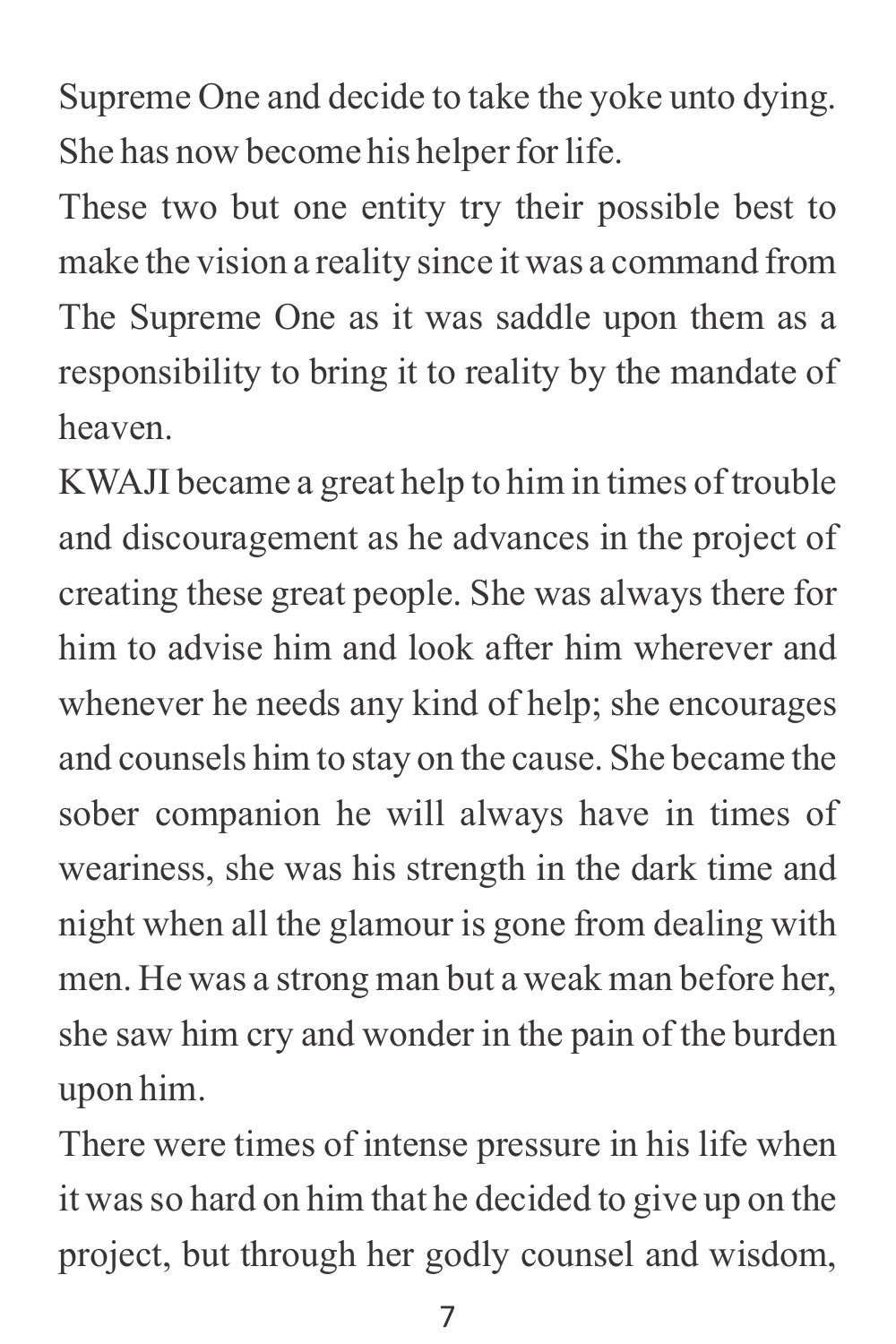he was encouraged to continue in faith believing he will become victorious one day. She has been with him in hard and smooth times, good and bad times.

Suddenly, a time came when they were joined by another builder name GCOBANI, a great woman of faith, she was like the mother of Timothy whose grandmother was Louis. This woman of faith helped encourage them to put their faith in The Supreme One; that, if He has given him the vision, then He will cause it to come to pass. As they advance, she also always encourage him to stay focus. To be the great man that he has always been and should always follow after the example of his father SARPONG the mighty man that once lived in the land.

This Gcobani has been of great help to the development of the project. Immediately she joins in the project, there was a supernatural improvement; she has always been praying the project to become a success.

She never slacks in faith, she tries as much as possible to make people realize that there is a great need to hope in life again even though things look hopeless.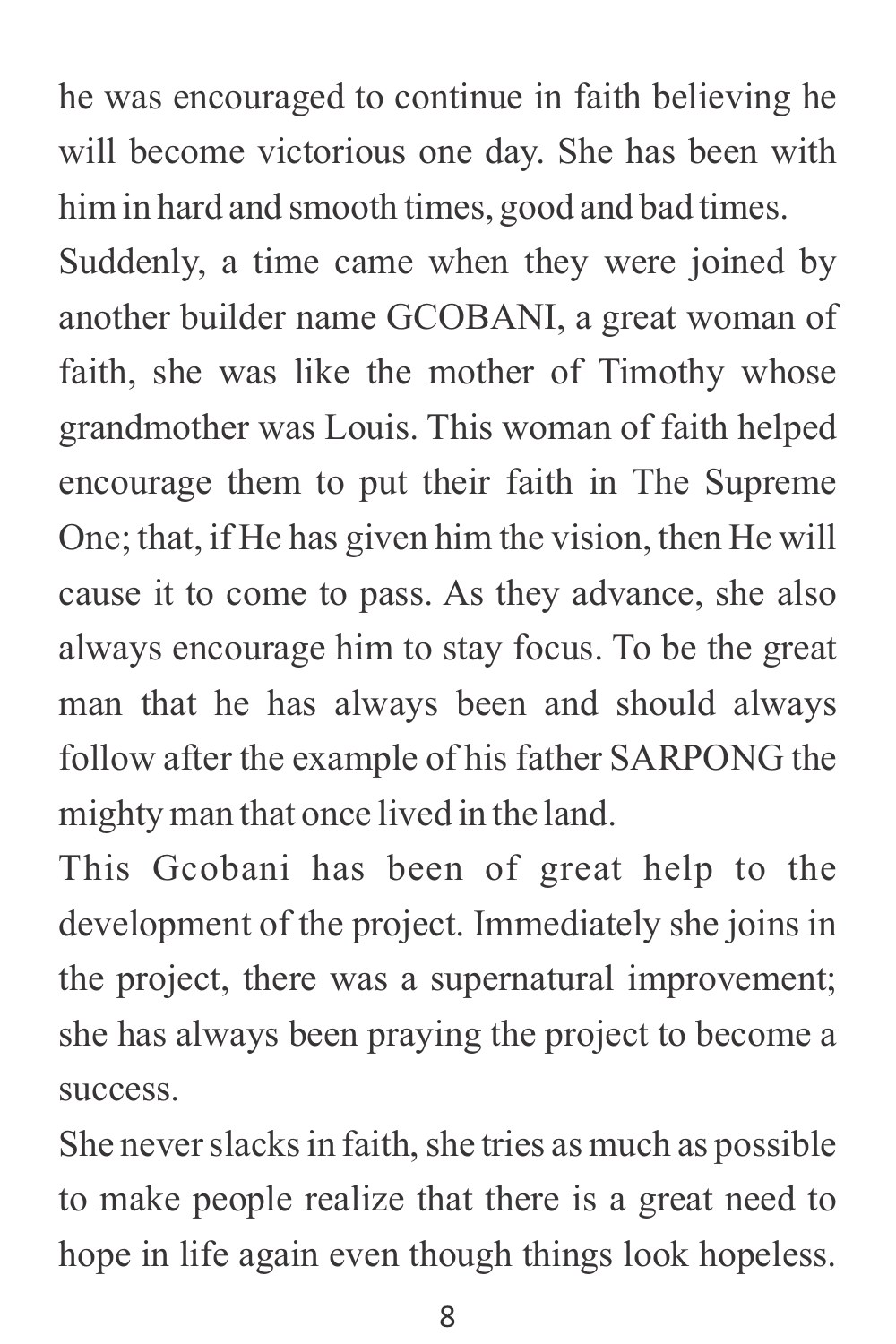She always says, 'the hand that lifted him will uphold him to the end, we don't have to worry about anything', they are to put their faith in The Supreme One, besides He has been providing for the advancement of the project steadily, it will be too early to doubt Him now -The needed facilities were made available at all times; that is how faithful He is. If He can do that, then he can do even more again, her encouragement gave them more power and strength to advance in the project making improvement daily. After the great woman of faith, they were joined by another builder name SELASSIE. A great Apostle of the son of The Supreme One, this apostle spoke to them on how to follow The Supreme One. He enlightened them on how to be faithful to The Supreme One as he was thought by The Son of The Supreme One when he came for a visit in their land a long time ago, this great apostle has been of great help to them in diver's ways. Teaching them the ways and principles that guarantee an effective working of the project under God. them realize there is someone in the heavenly atmosphere sitting on a throne and ready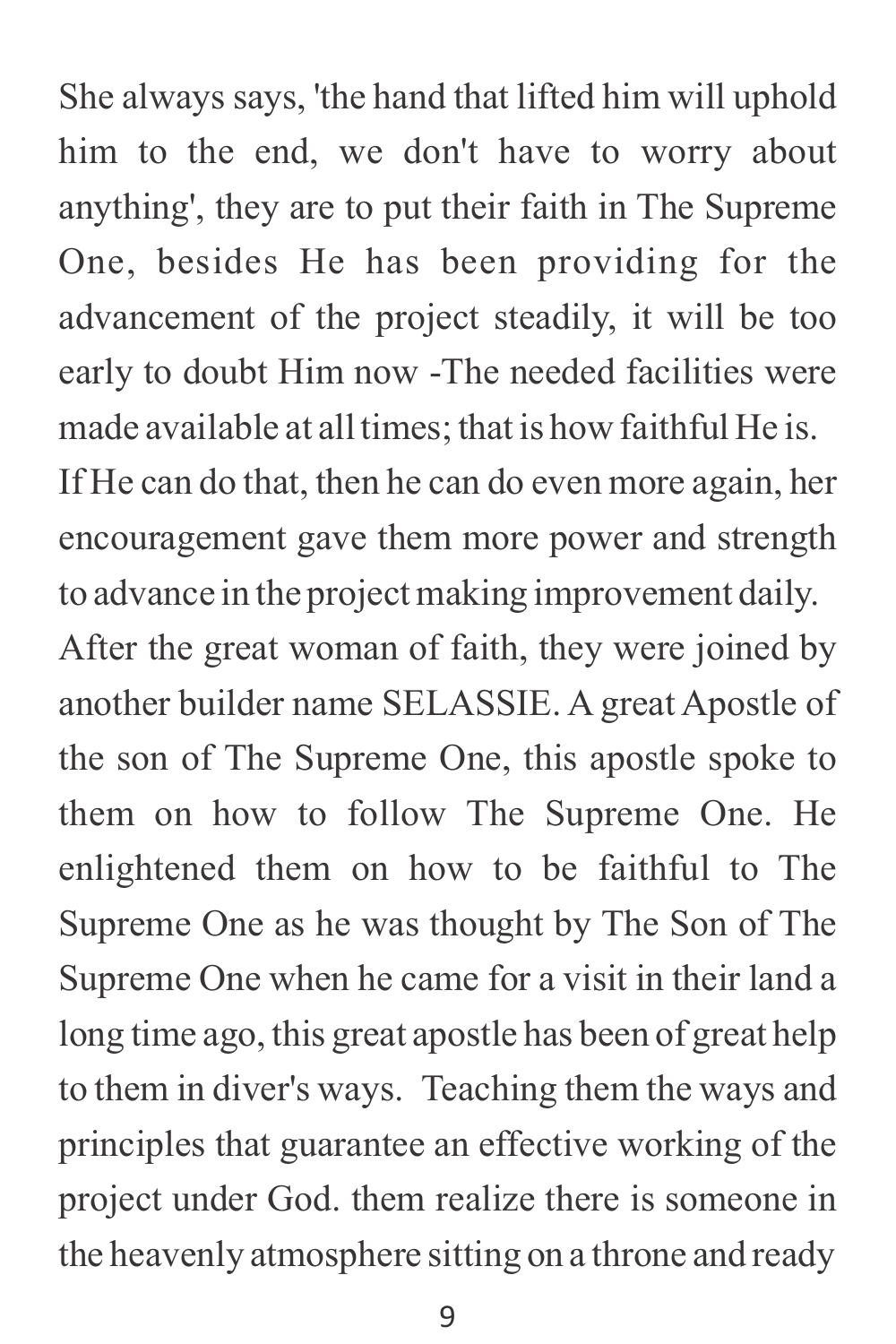to do that which they ask Him to do if they can only obey Him and chose to walk with Him. He made them realize that the person that is seated in the heavens is the vision giver.

And He so desires that such a vision come to pass, so He continues to stir them up to make the project a success. He also made them come to the realization that The Supreme One has put in place guardians to watch over them and supernatural aids beyond men to help them thrive. They were made spirits so that we might not be distracted by their activities, as they report to Him what we are doing and He sent them back to us. He also made us realize we are a people that are so valuable in the sight of The Supreme One and He has made us even a little higher than the spirits He created.

They are our messengers who are to minister to us while we are the ones to do his work at all time, he also made us understand that The Supreme One has given us the power to rule and reign in our sphere as kings because we are doing His work. This apostle also made us realize that The Supreme One is seated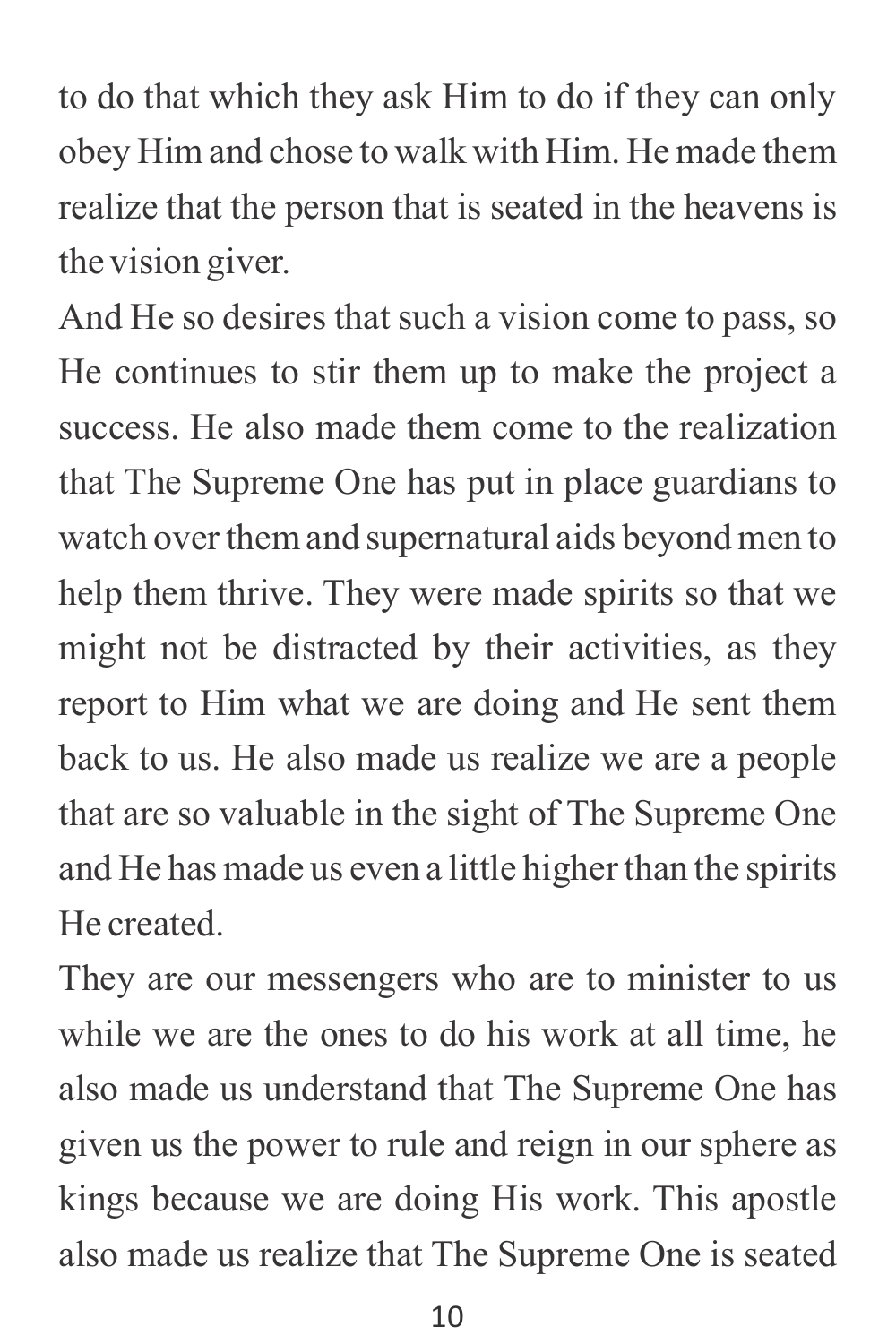watching over all the world looking to honor them that are loyal to Him.

He assured us that He will never fail to watch over the faithful people that put their hope and trust in Him. This great apostle helped us realize our spiritual authority and the right to rule within our sphere of influence in the land. He told us it is the desire of The Supreme One that we serve Him at all times and learn to communicate to Him in prayers to have a clear understanding of what He wants us to do on the earth. He advised us to be loyal and obedient to The Supreme One because he always judges them that fail to obey Him and His judgment is just and can cost you your life. It is better to obey Him than to disobey Him. He made us realize that if we want to be great in life; then we have to learn how to serve and as a result of

our genuine service we will become great people one day.

We are to take our command from The Supreme One and do all that He has commanded us to do so that we can be victorious in life and make the project a success.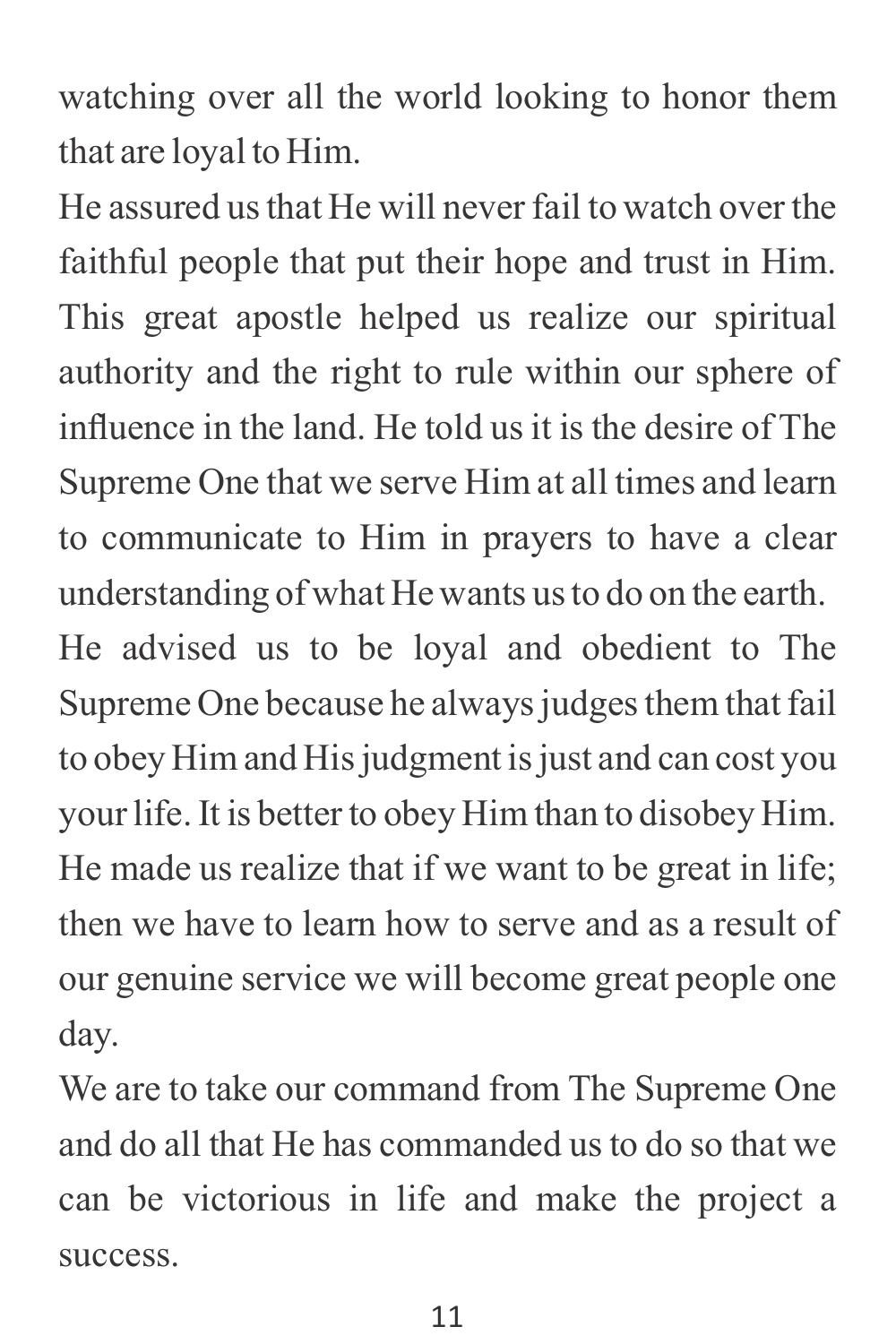After the great apostle, we were then joined by a great woman FURAHA. She is a great woman her greatness was all in the joy of The Supreme One in her life, The Supreme One has been faithful to her, and as a result of that, it gives her joy and that has been her strength.

When she joined us, she always told us we are not to worry as long as it is The Supreme One that we are serving, we are to always rejoice that it is done because He will always finish anything He starts. He never failed because He has been a faithful one all through history and till now He remains the same.

She made us realize a new way of praise and a new pattern to always rejoice in His ability to do all things for us. This great woman who is also a builder help us increase our strength in the joy of The Supreme One, she said it is even a thing of joy for us to work with The Supreme One, we are always supposed to thank Him for chosen us to be a people He will function with, from her we learned the power of thanksgiving. She told us to always rejoice in doing good and never rejoice in doing evil and sinning, that if we rejoice in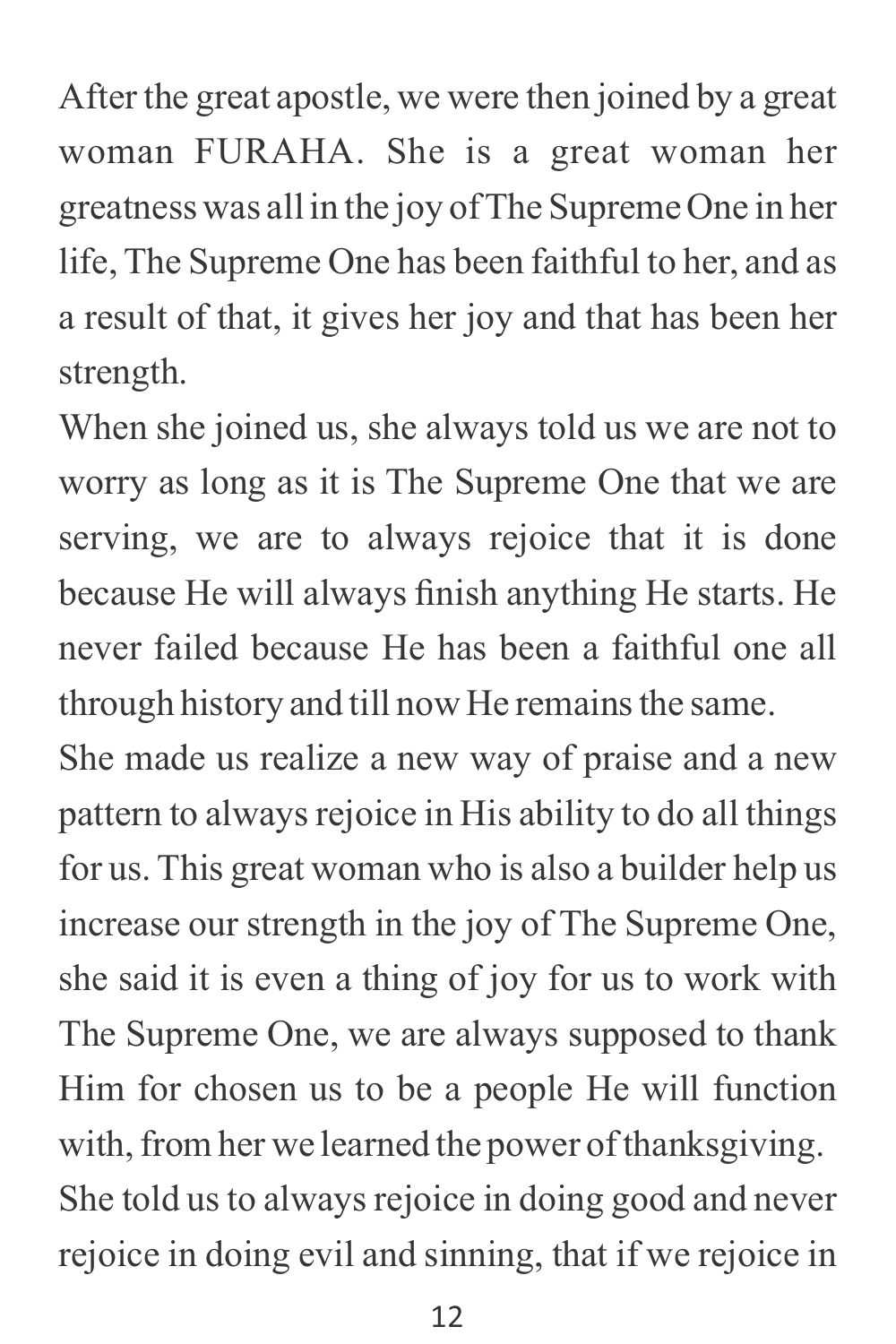sin and evil The Supreme One will not be happy with us. She gave us a new definition of success and victory, which was for us to always remember to rejoice and give praise to the supreme one at all time; because anytime we rejoice in all situation it makes Him happy that at least we still know that in Him there is hope at all time.

With that, He is provoked to do much good for us. She opened us to another understanding that The Supreme One can take the little we have and make it brand new because to Him all things are nothing and cost Him nothing to give us all we need to advance.

She challenged us to keep trying as much as possible to do the project He gave us so that we will win His approval on the earth. She has been a source of strength for us and we live to praise Him alone for her contribution.

Then we were joined by another builder, a great intercessor name VONAI who stand firm to see that the project is brought to accomplishment in his time, he was a man that relies on The Supreme One, he trusted and believed in Him dearly. He believes The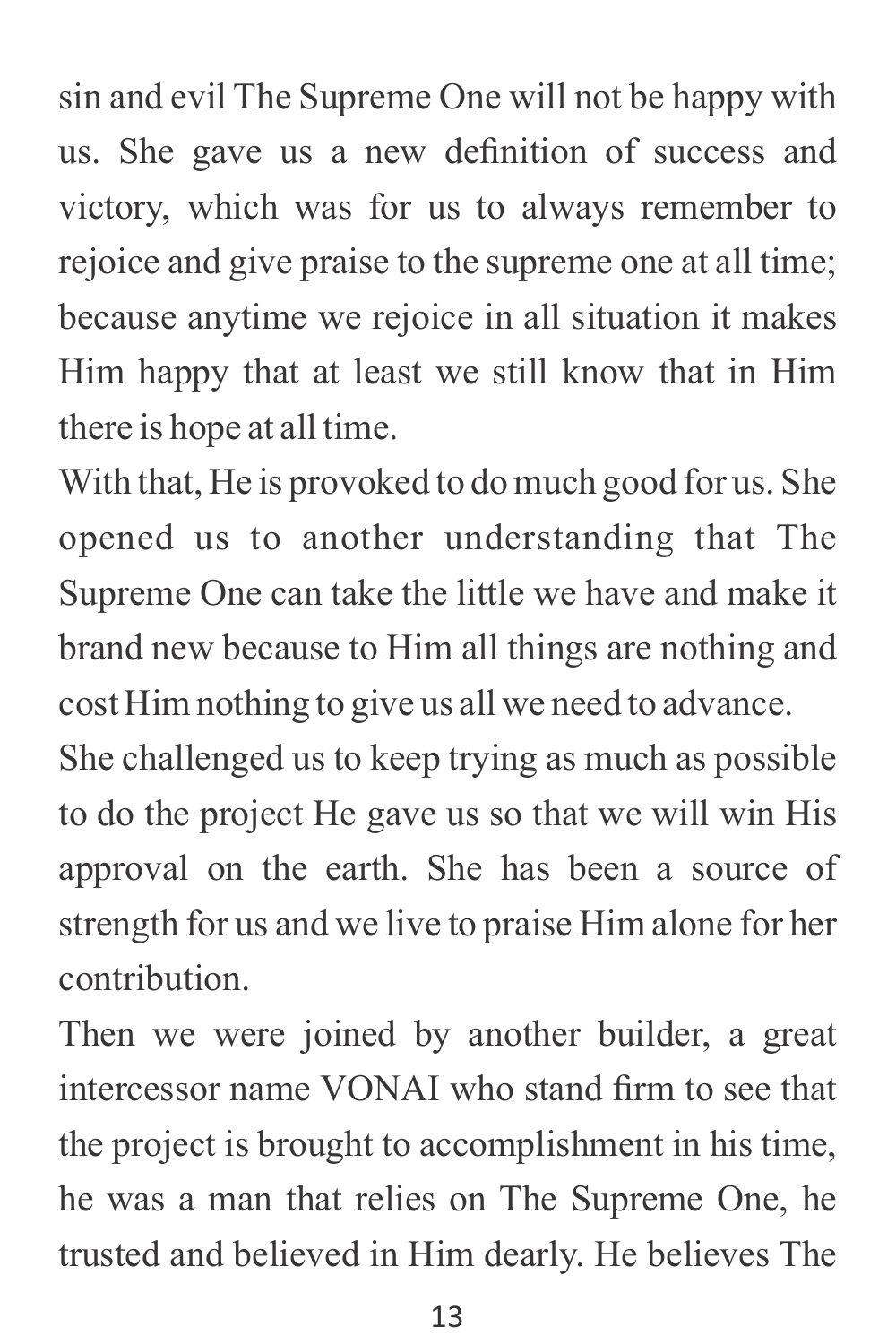Supreme One has blessed him with the ability to make the project a success, he then stand firm to see that The Supreme One set His eye on us until we accomplished His vision in the land. His intercession and prayers were the strength he uses to always get the attention of God upon us.

He has been a great man in his time, educating us and encouraging us to stand firm in faith and never slack. He brings to our notice that He that gave us the vision has the power in him to do anything that pleases Him, he prayed and fasted until The Supreme One gave us His approval as a people. He has chosen to serve Him as He dwells among us at all time. In his time we experience speed beyond measure, it was something we never expected but he made it possible.

Furthermore, we were joined by another effective builder name KEITA who has turn out to be a great woman of honor among many, she advised us that The Supreme One always bless those that are His people and she then begin to teach us on the principle of giving and how to trust in The Supreme One so He can supply us with all that we need in life.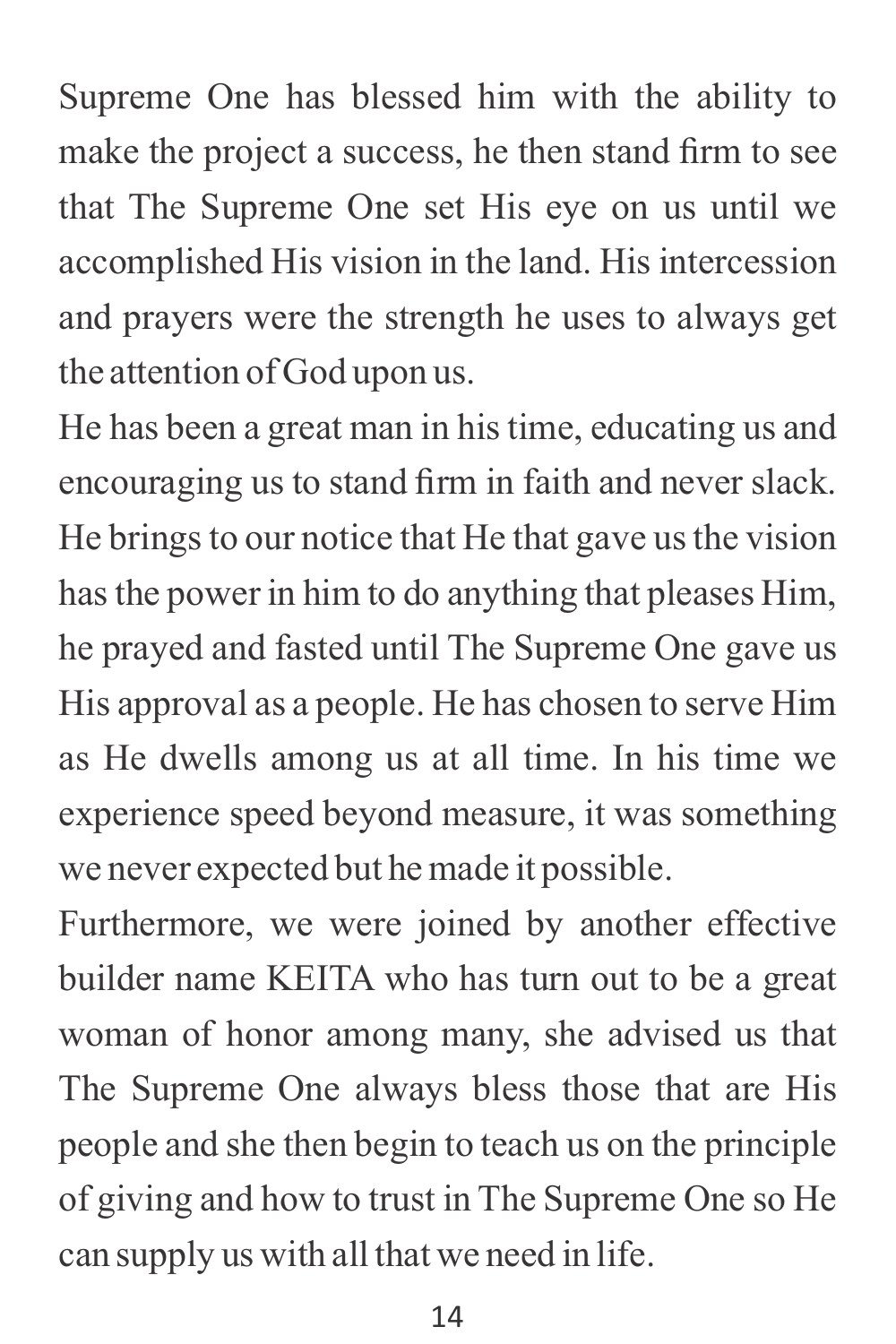She has been a mighty woman that helped make our project a success. Her staying with us made us so prosperous that we lack nothing that we ever need, she was a great blessing to our lives, through her abundance became natural for us as our blessings overflow.

Finally, we were joined by another humble builder, a great apostle of the son of The Supreme One JELANI this great and mighty man came with a message of hope from The Supreme One that has to help us bring the project to an end, he encourages us to live in honor to The Supreme One daily in obedience as he will come again to see what we have accomplished in his name and by his power.

The apostle told us that The Supreme One loves us and His love for us is eternal from heaven, his coming result to our knowledge of the goodness of The Supreme One that visited us before. He has decided to send us a great person who is His Spirit of truth, we are supposed to do and obey all that He reveal to us if we truly want to please The Supreme One. We can only do that by His help, the humble builder help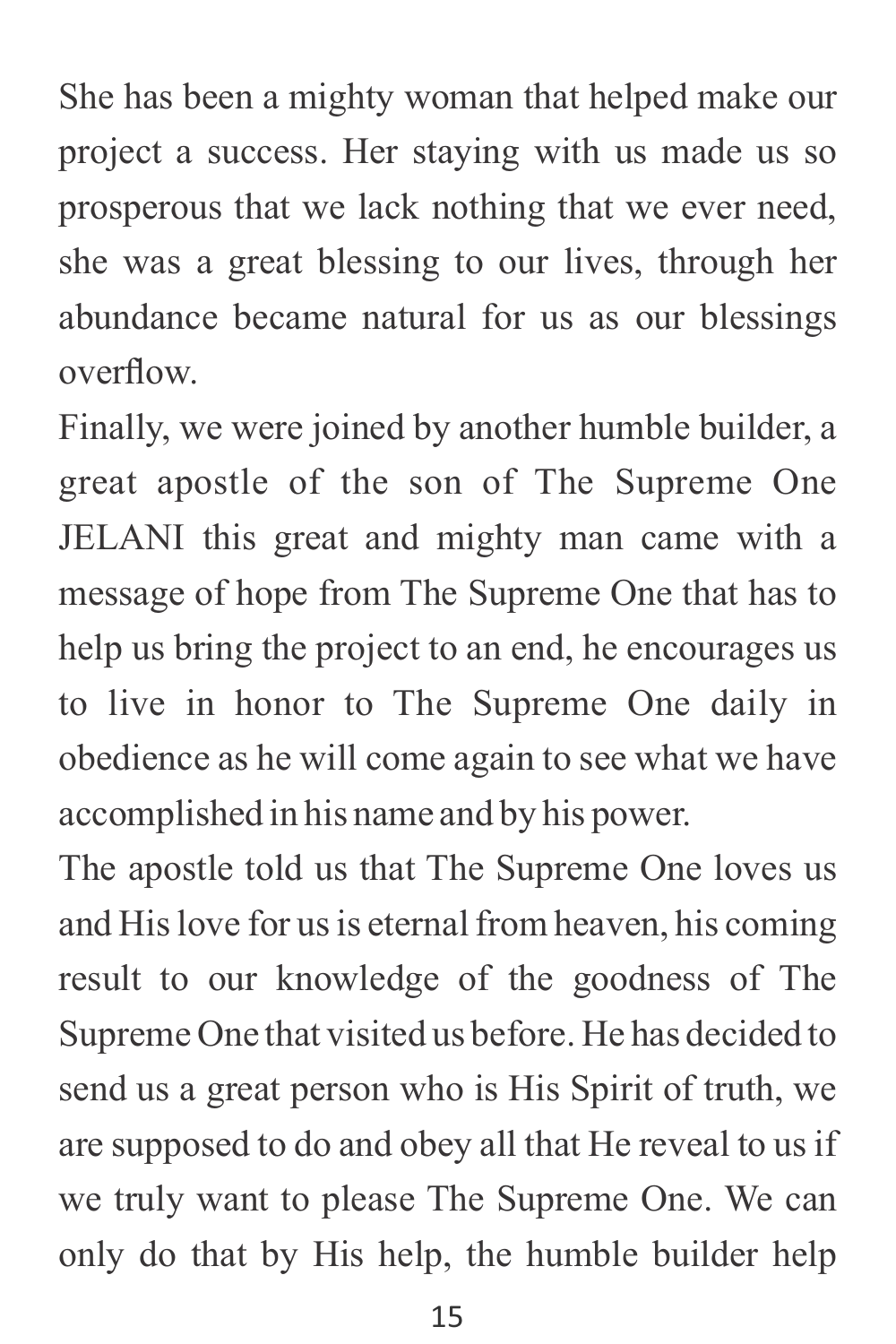introduce us to The Spirit of truth and how to walk with Him for the greater good of us all. Our partnership with The Spirit of truth resulted in our perfection in the project as the project became a success. This Spirit serves a great purpose in us and has revealed to us all we need to know.

This Spirit helps establish healthy and effective communication with The Supreme One and made it so easy and simple that we can now know what The Supreme One is doing even from the earth. As a result of our perfection in the project given to us, we now await for the coming of The Son of The Supreme One to evaluate our effort and reward our labor of love again as promised and confirmed by the last builder who joined us.

The apostle assured us about The Son of The Supreme One coming again to us, He gave him that message to tell us that He will come and see how well we have worked here in the land to introduce the people to Him and His project, and how much He intended everyone build effectively for His glory and honor upon the earth. We are so grateful and happy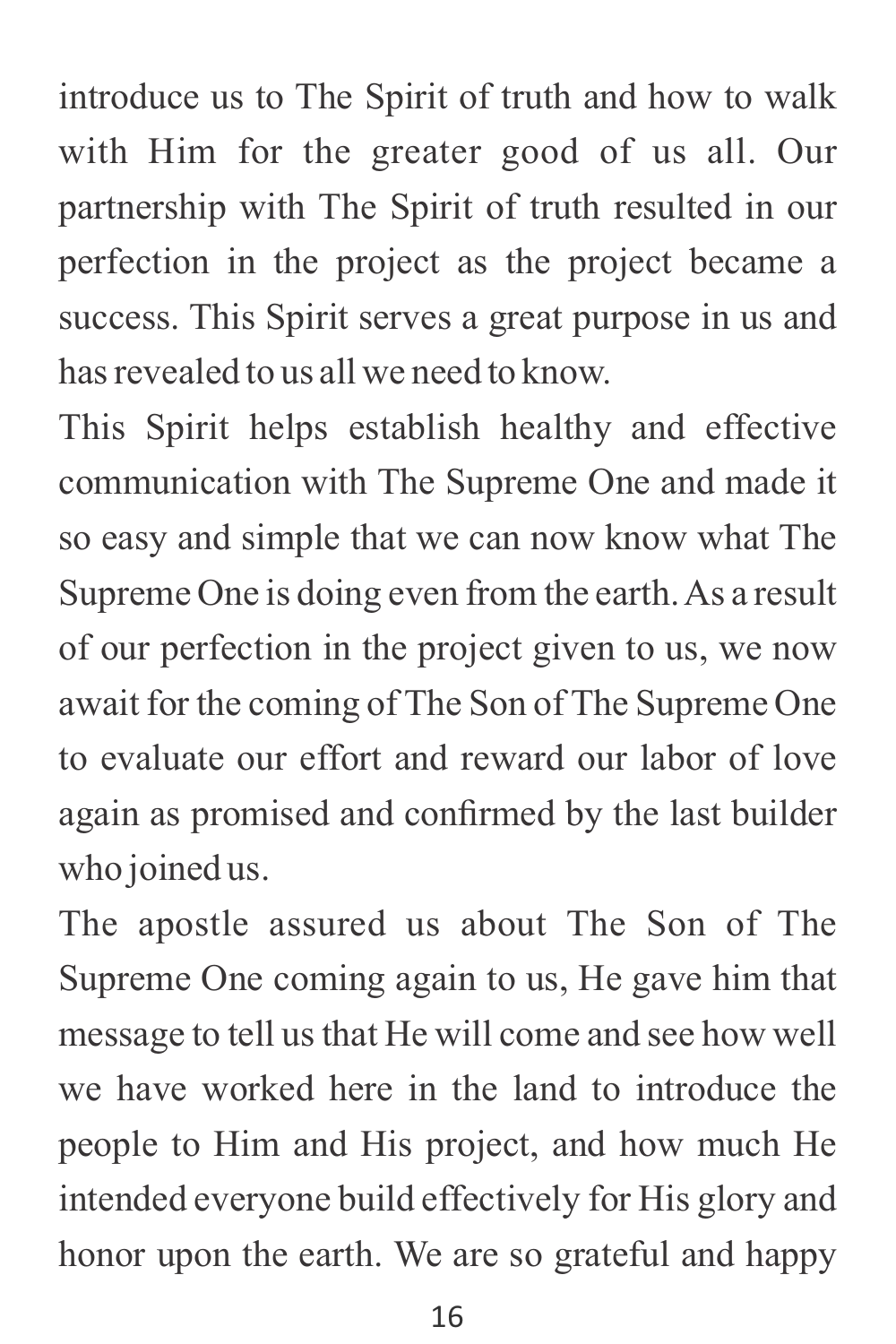being part of the builders among many others, ensuring the projects and agenda of The Supreme One are established upon the face of the earth.

With that understanding I introduce to you the great one Yeshua Ha-Mashiach The Son of The Supreme One, He is coming again to take them that are faithful and loyal to Him home once again. You can't afford to miss His coming! Make your way right with God today by making peace in your soul through receiving Jesus Christ as your Lord and personal savior.

Get involved, get engage,

The Master calls to you.

Cheers. Much love. Godspeed. Blessings to all! Philip Cephas.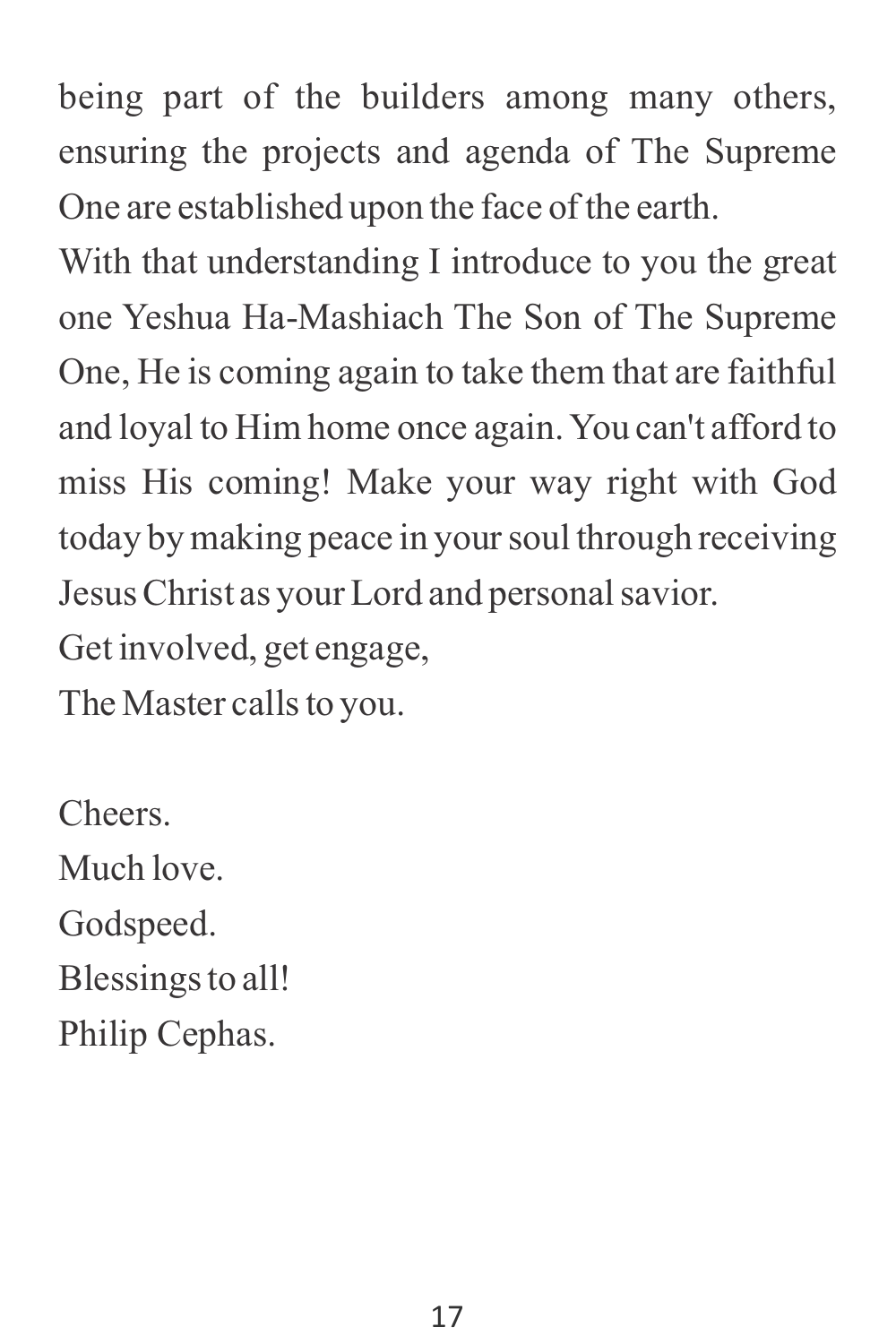## **ABOUT THE AUTHOR**



### PHILIP CEPHAS

hilip Cephas is a seasoned apostolic and prophetic teacher of the gospel. He is a man of love, wisdom, revelation and prayer. He is cantered on effective balancing of Kingdom principles, doctrine and revelations to equip the Body of Christ apostolically and prophetically into its full manifestation of Christ. His love for the Body of Christ is endless. This drive has led him to evangelize and conduct outreach programs in different cities and villages so as to reach the lost souls and administer the gospel of Christ within those environments. He is interested in raising and mentoring youths in prayer, leadership, influence, anointing and investment. He is also a prolific writer. He has authored many books such as *The prophetic and Vision*, *Pathway to The Anointing, Roadmap for a Weary Sojourner* and many others. He has been instrumental in the revival movement within Nigeria. He is resident in Lafia, Nasarawa State.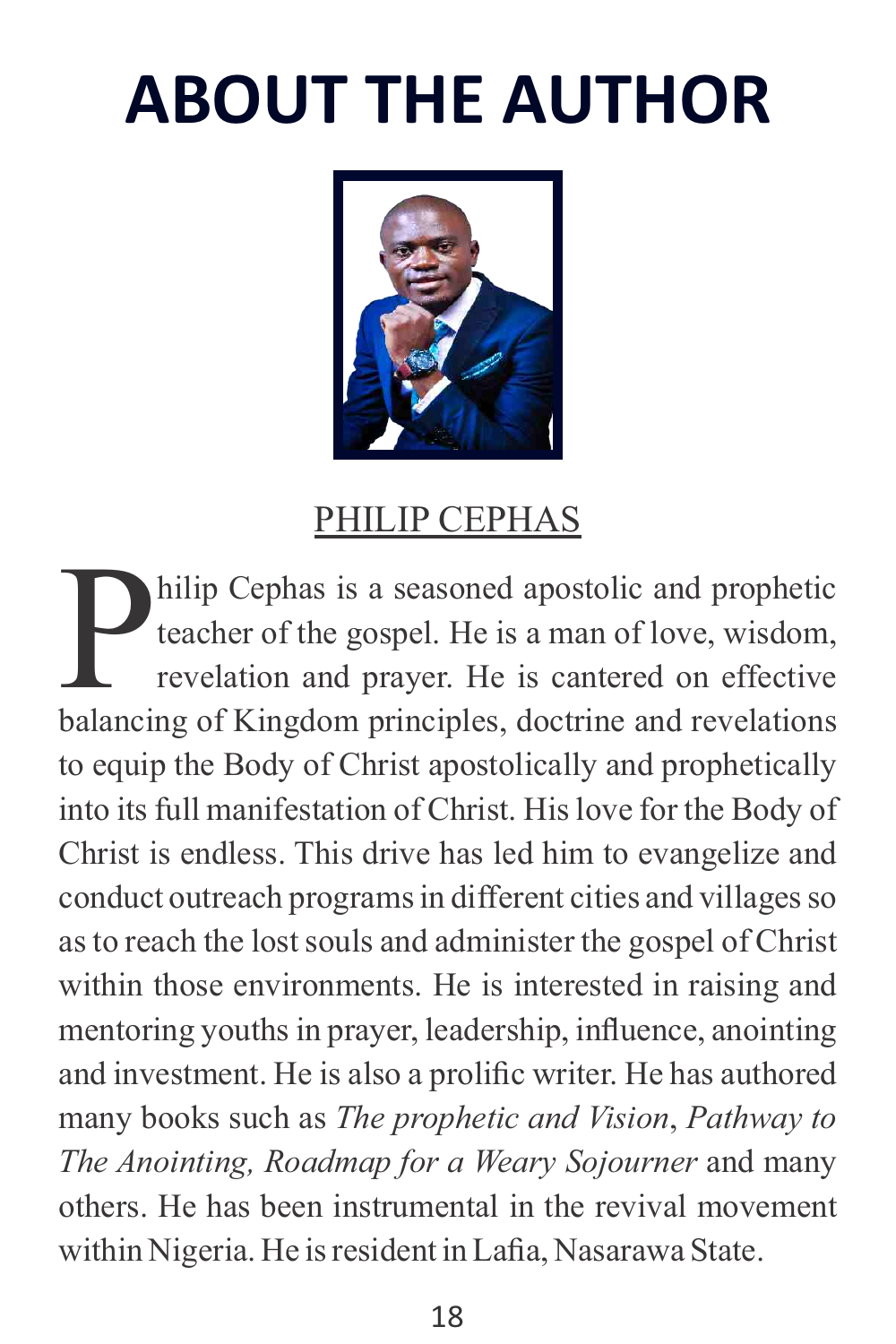## **For Correspondence and Question Contact:**

## **Philip Cephas @**

Phone No.: +234 9075600036 Email:*[philipcephas@gmail.com](mailto:Philipcephas@gmail.com) Telegram: hps://t.me/Apostlephilipcephas Facebook:* www.facebook.com/Apostlephilipcephas *Youtube: www.youtube.com/Apostlephilipcephas Instagram: www.instagram.com/Apostlephilipcephas Twitter: www.twitter.com/philipcephas*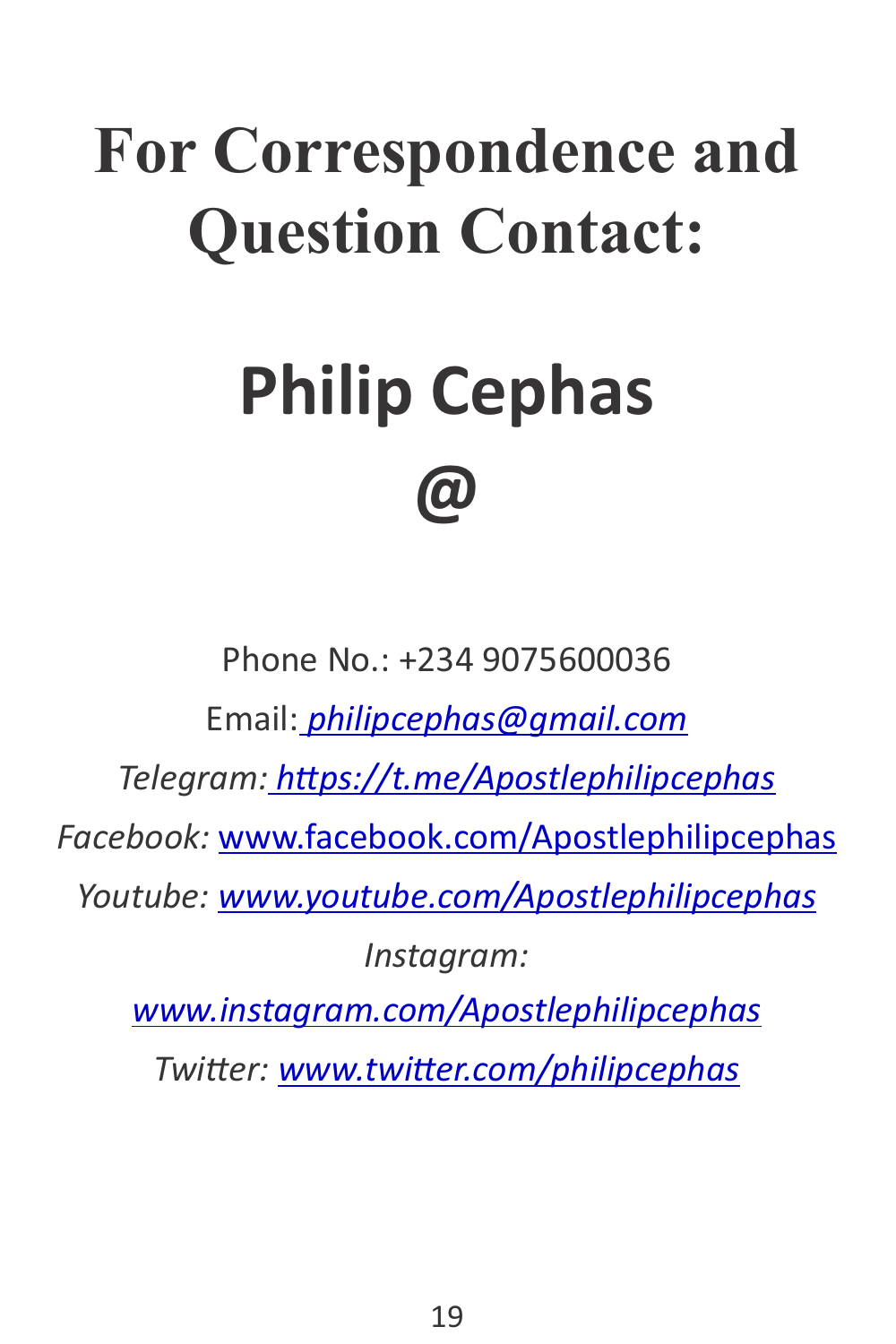## **OTHER BOOKS BY THE SAME AUTHOR**

### PATHWAY TO THE ANOINTING



Pathway to the anointing is not just a product of a research done in the flesh, but a personal dealing of walking with The Holy Spirit over time which has resulted to a smearing of the anointing upon my life by God.

### THE PROPHETIC AND VISION



The prophetic and vision is a revelation from The Holy Spirit, and a clarion called into the experiences of the prophetic. You don't have to be a **prophet**  called into the office of the *prophetic* to function in the prophetic. The speaking and dealings of God is prophetic in nature.

### ROADMAP FOR A WEARY SOJOURNER



This manuscript is likened to a compass employed by a spiritual sojourner to journey to the desire destination without being weary and tired, lacking the strength, passion, zeal, courage, and the understanding to press further into the realm of light and life.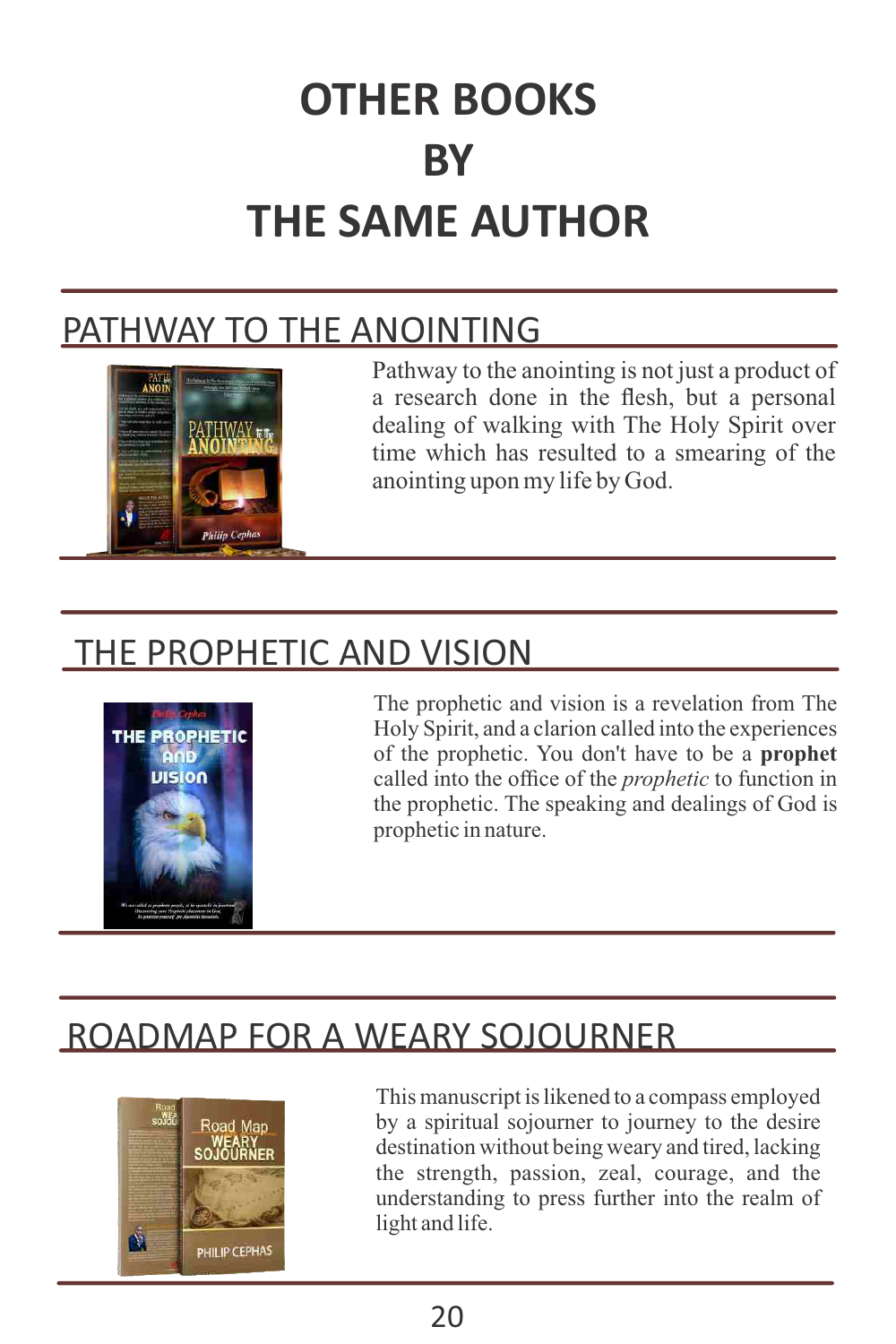## **For More Information & Feedback Contact;**



### Ready Writer Publishers

 *Ps 45:1 KJV My heart is inditing a good matter: I speak of the things which I have made touching the king: my tongue is the pen of a ready writer.*

*The Lord gave the word: great was the company of those that published it. Ps 68:11 KJV*

*Website: www.preadywriter.wordpress.com Email: propheticreadywriter@gmail.com Facebook: www.facebook.com/thepropheticreadywriter Twitter: www.twitter.com/ReadyWriter4 Phone No.: +2348152638323*

*We will be glad to hear from!*